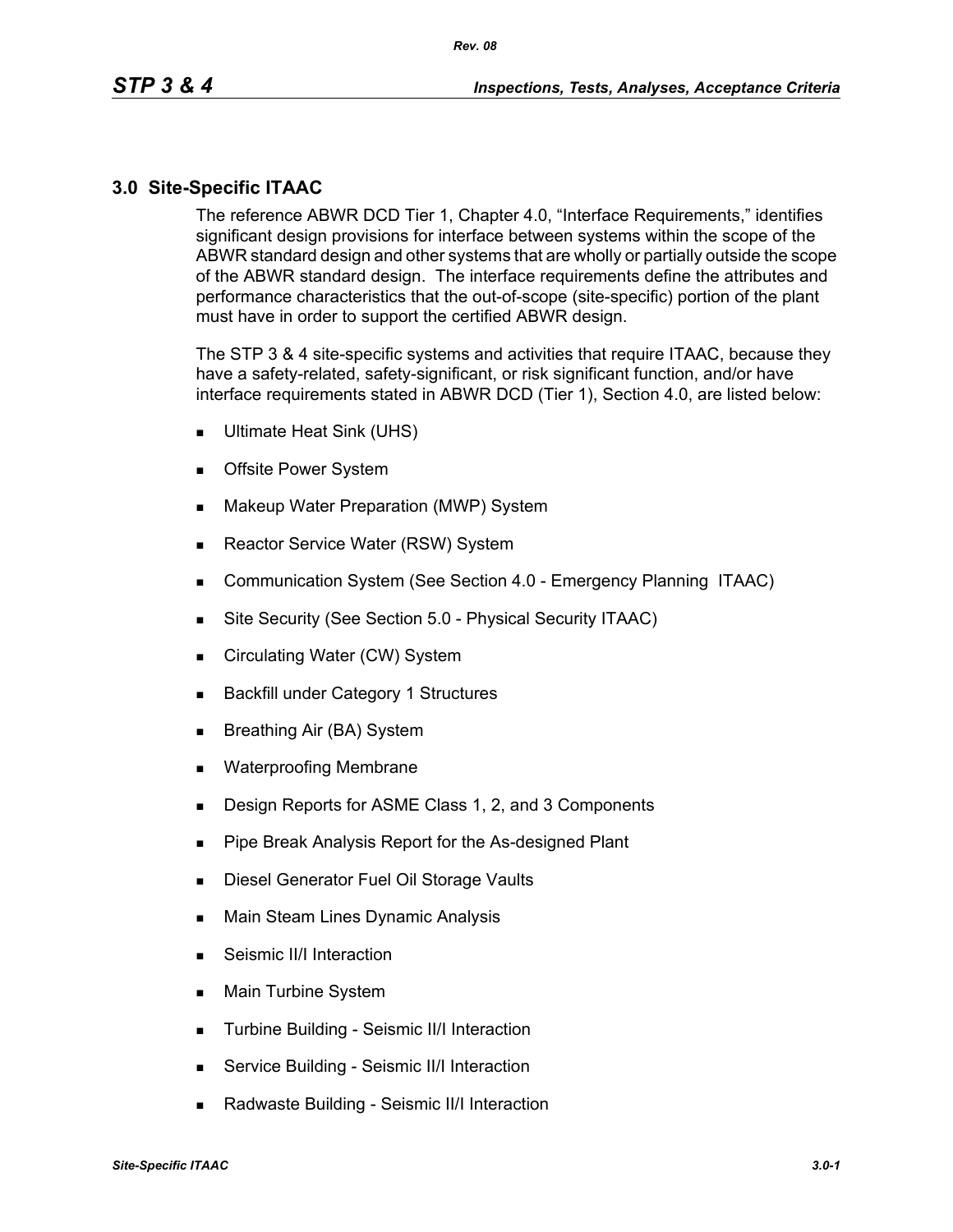- Control Building Annex Seismic II/I Interaction
- Reactor Building Design for Hurricane
- **Control Building Design for Hurricane**
- Reactor Building Stack Category II/I Design for Hurricane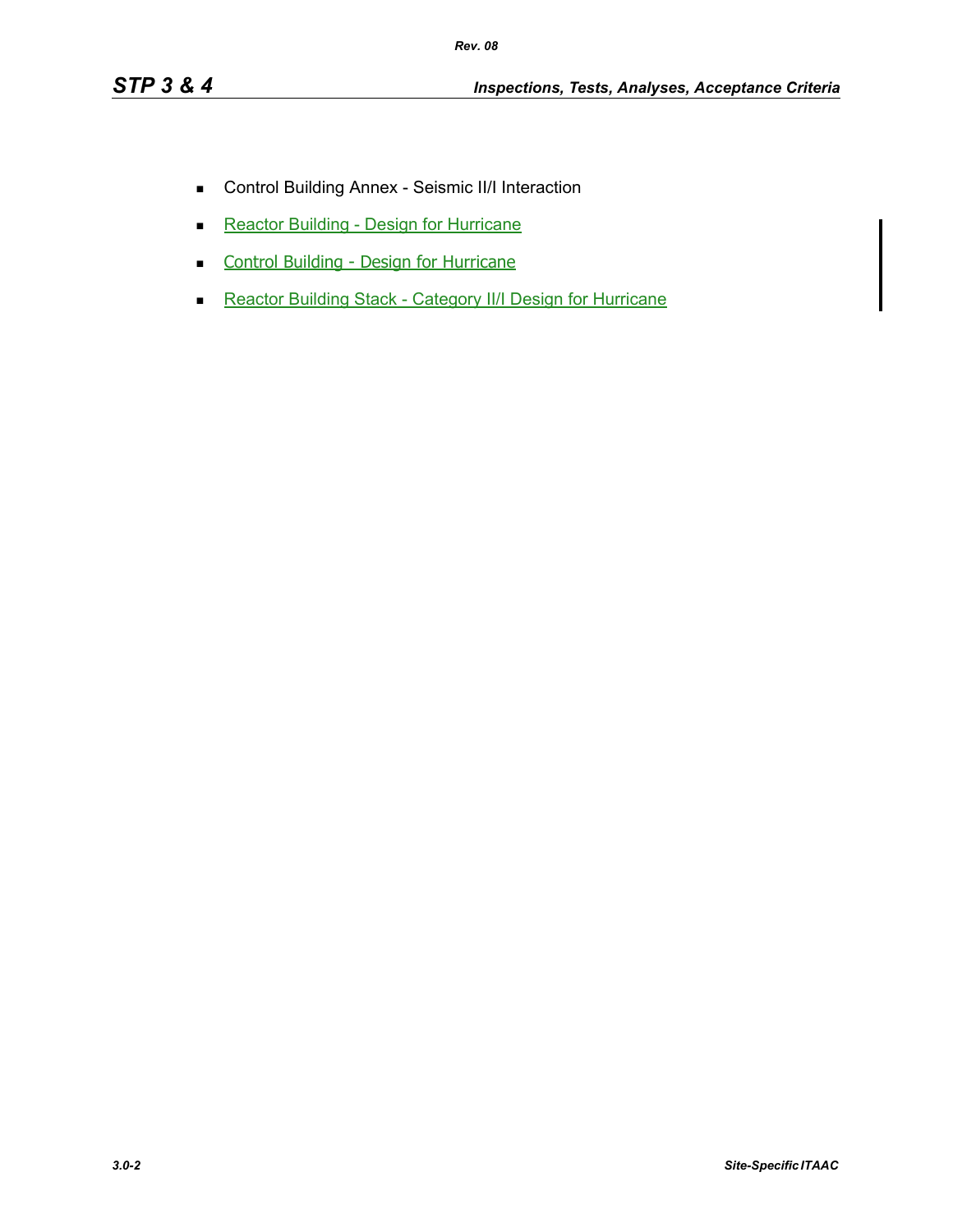| <b>Design Commitment</b>                                                                                                                                                                                                                                                                                                                                                                                                                                                                                           | <b>Inspections, Tests, Analyses</b>                                                                                                                                                                                                                                                                                                                                                                                                                                                                                                              | <b>Acceptance Criteria</b>                                                                                                                                                                                                                                                                                                                                       |
|--------------------------------------------------------------------------------------------------------------------------------------------------------------------------------------------------------------------------------------------------------------------------------------------------------------------------------------------------------------------------------------------------------------------------------------------------------------------------------------------------------------------|--------------------------------------------------------------------------------------------------------------------------------------------------------------------------------------------------------------------------------------------------------------------------------------------------------------------------------------------------------------------------------------------------------------------------------------------------------------------------------------------------------------------------------------------------|------------------------------------------------------------------------------------------------------------------------------------------------------------------------------------------------------------------------------------------------------------------------------------------------------------------------------------------------------------------|
| 1. The basic configuration of the                                                                                                                                                                                                                                                                                                                                                                                                                                                                                  | 1. Inspections of the as-built                                                                                                                                                                                                                                                                                                                                                                                                                                                                                                                   | 1. The as-built UHS conforms with                                                                                                                                                                                                                                                                                                                                |
| UHS is as shown on Figure                                                                                                                                                                                                                                                                                                                                                                                                                                                                                          | system will be conducted.                                                                                                                                                                                                                                                                                                                                                                                                                                                                                                                        | the basic configuration shown                                                                                                                                                                                                                                                                                                                                    |
| $3.0 - 1.$                                                                                                                                                                                                                                                                                                                                                                                                                                                                                                         |                                                                                                                                                                                                                                                                                                                                                                                                                                                                                                                                                  | on Figure 3.0-1.                                                                                                                                                                                                                                                                                                                                                 |
| 2. The UHS has sufficient cooling<br>water to supply the RSW<br>system for normal plant<br>operation and to permit safe<br>shutdown and cooldown of the<br>plant and maintain the plant in<br>a safe shutdown condition for<br>for at least 30 days following a<br>design-basis event without<br>makeup water to the UHS.<br>The water level at the end of<br>the 30-day period must still be<br>adequate to provide the<br>required suction head to the<br>RSW pumps when operating<br>at their design flow rate. | 2.(a) An analysis will be performed<br>which shows that the UHS has<br>sufficient volume and surface<br>area to meet the cooling<br>requirements to permit<br>cooldown and maintain the<br>plant in a safe shutdown<br>condition for at least 30 days<br>following design basis<br>accidents without any makeup<br>water to the UHS. The<br>analysis will also show that<br>there is sufficient water level at<br>the end of the 30 days to<br>provide adequate suction<br>head to the RSW pumps when<br>operating at their design flow<br>rate. | 2.(a) A report exists which<br>concludes that the UHS is<br>capable of supplying the RSW<br>system for normal plant<br>operation and permit safe<br>shutdown and cooldown of the<br>plant and maintain the plant in<br>safe shutdown condition<br>without makeup for 30 days<br>following a design basis<br>accident.                                            |
|                                                                                                                                                                                                                                                                                                                                                                                                                                                                                                                    | 2.(b) Inspections will be performed<br>of the UHS configuration.                                                                                                                                                                                                                                                                                                                                                                                                                                                                                 | $(2.(b)(i)$ The minimum surface area<br>and capacity of the UHS<br>above the suction lines are<br>34,240 square feet and<br>2,165,500 cubic feet,<br>respectively at the UHS basin<br>low-low level.<br>2.(b)(ii) The centerline elevation of<br>the RSW pump suction lines<br>are at a maximum Elev. 2.44<br>m MSL at the interface with<br>the UHS basin wall. |
| 3.(a) Active safety-related SSCs                                                                                                                                                                                                                                                                                                                                                                                                                                                                                   | 3.(a) Tests will be performed on                                                                                                                                                                                                                                                                                                                                                                                                                                                                                                                 | 3.(a) The test signal exists in only                                                                                                                                                                                                                                                                                                                             |
| within the UHS shall have<br>three divisions powered by<br>their respective Class 1E<br>divisions.                                                                                                                                                                                                                                                                                                                                                                                                                 | the UHS system by providing<br>a test signal to only one Class<br>1E division at a time.                                                                                                                                                                                                                                                                                                                                                                                                                                                         | the Class 1E division under<br>test in the UHS system.                                                                                                                                                                                                                                                                                                           |
| 3.(b) Each division shall be<br>physically separated.                                                                                                                                                                                                                                                                                                                                                                                                                                                              | 3.(b) Inspections of the as-built<br>UHS mechanical configuration<br>shall be performed.                                                                                                                                                                                                                                                                                                                                                                                                                                                         | 3.(b) Each mechanical division of<br>the UHS is physically<br>separated from other<br>mechanical divisions of the<br>UHS system by structural<br>and/or fire barriers.                                                                                                                                                                                           |

## **Table 3.0-1 Ultimate Heat Sink (UHS)**

 $\blacksquare$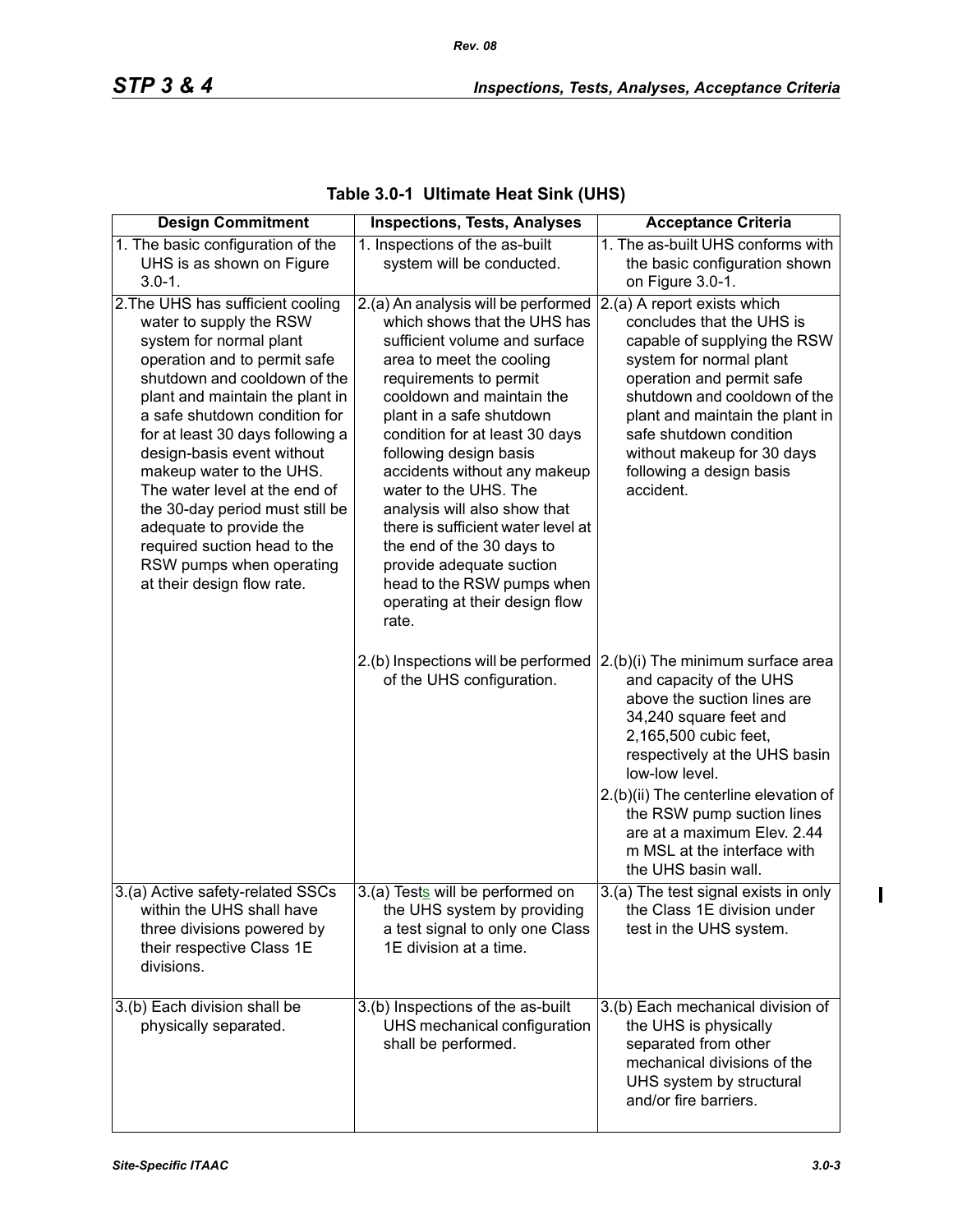| <b>Design Commitment</b>                                                                                                                                                                                                                                                                                                                                                                                                             | <b>Inspections, Tests, Analyses</b>                                                                                                                                                          | <b>Acceptance Criteria</b>                                                                                                                                                                                                                                                                                                                                                         |
|--------------------------------------------------------------------------------------------------------------------------------------------------------------------------------------------------------------------------------------------------------------------------------------------------------------------------------------------------------------------------------------------------------------------------------------|----------------------------------------------------------------------------------------------------------------------------------------------------------------------------------------------|------------------------------------------------------------------------------------------------------------------------------------------------------------------------------------------------------------------------------------------------------------------------------------------------------------------------------------------------------------------------------------|
| 3.(c) Each division shall be<br>electrically independent of the<br>other divisions and<br>independent of non-Class 1E.                                                                                                                                                                                                                                                                                                               | 3.(c) Inspections of the as-built<br>UHS electrical system<br>components shall be<br>performed.                                                                                              | 3.(c) Electrical isolation exists<br>between Class 1E divisions,<br>and between Class 1E<br>divisions and non-Class 1E.                                                                                                                                                                                                                                                            |
| 4. (a) For UHS, Divisions A, B,<br>and C displays and alarms for<br>water level and temperature<br>are provided in the main<br>control room (MCR).                                                                                                                                                                                                                                                                                   | 4. (a) Inspections will be<br>performed on the MCR<br>displays and alarms for the<br>UHS.                                                                                                    | 4. (a) For UHS, Divisions A, B,<br>and C displays and alarms for<br>water level and temperature<br>exist in the MCR.                                                                                                                                                                                                                                                               |
| 4.(b) For UHS, Divisions A and B<br>displays for water level and<br>temperature are provided on<br>the remote shutdown system<br>(RSS) control panel.                                                                                                                                                                                                                                                                                | 4.(b) Inspections will be<br>performed on the RSS<br>displays for the UHS on the<br>RSS control panel.                                                                                       | 4.(b) For UHS, Divisions A and B<br>displays for water level and<br>temperature exist on the RSS<br>control panel.                                                                                                                                                                                                                                                                 |
| 5. The UHS Basin, Reactor<br>Service Water Pump House,<br>and UHS Cooling Tower<br>Enclosure are classified as<br>Seismic Category I. These<br>structures are designed and<br>constructed to accommodate<br>the dynamic and static loading<br>conditions associated with the<br>various loads and load<br>combinations which form the<br>structural design basis. The<br>structural design basis loads<br>are those associated with: | 5.(a) A structural analysis will be<br>performed that reconciles the<br>as-built data with the structural<br>design-basis.<br>5.(b) An inspection of the UHS<br>structure will be performed. | 5.(a) A structural analysis report<br>exists which concludes that<br>the as-built UHS Basin,<br>Reactor Service Water Pump<br>House, and UHS Cooling<br>Tower Enclosure are able to<br>withstand the structural<br>design-basis loads.<br>5.(b) The UHS structure has no<br>unprotected openings that<br>would permit external flooding<br>to penetrate into the UHS<br>structure. |
| (1) Natural phenomena-wind,<br>floods, tornadoes (including<br>tornado missiles), hurricanes<br>(including hurricane missiles).<br>earthquakes, rain and snow.<br>(2) Internal events-floods, pipe                                                                                                                                                                                                                                   |                                                                                                                                                                                              |                                                                                                                                                                                                                                                                                                                                                                                    |
| breaks and missiles.<br>(3) Normal plant operation-live<br>loads, dead loads and<br>temperature effects.                                                                                                                                                                                                                                                                                                                             |                                                                                                                                                                                              |                                                                                                                                                                                                                                                                                                                                                                                    |

### **Table 3.0-1 Ultimate Heat Sink (UHS)**

 $\mathbf{l}$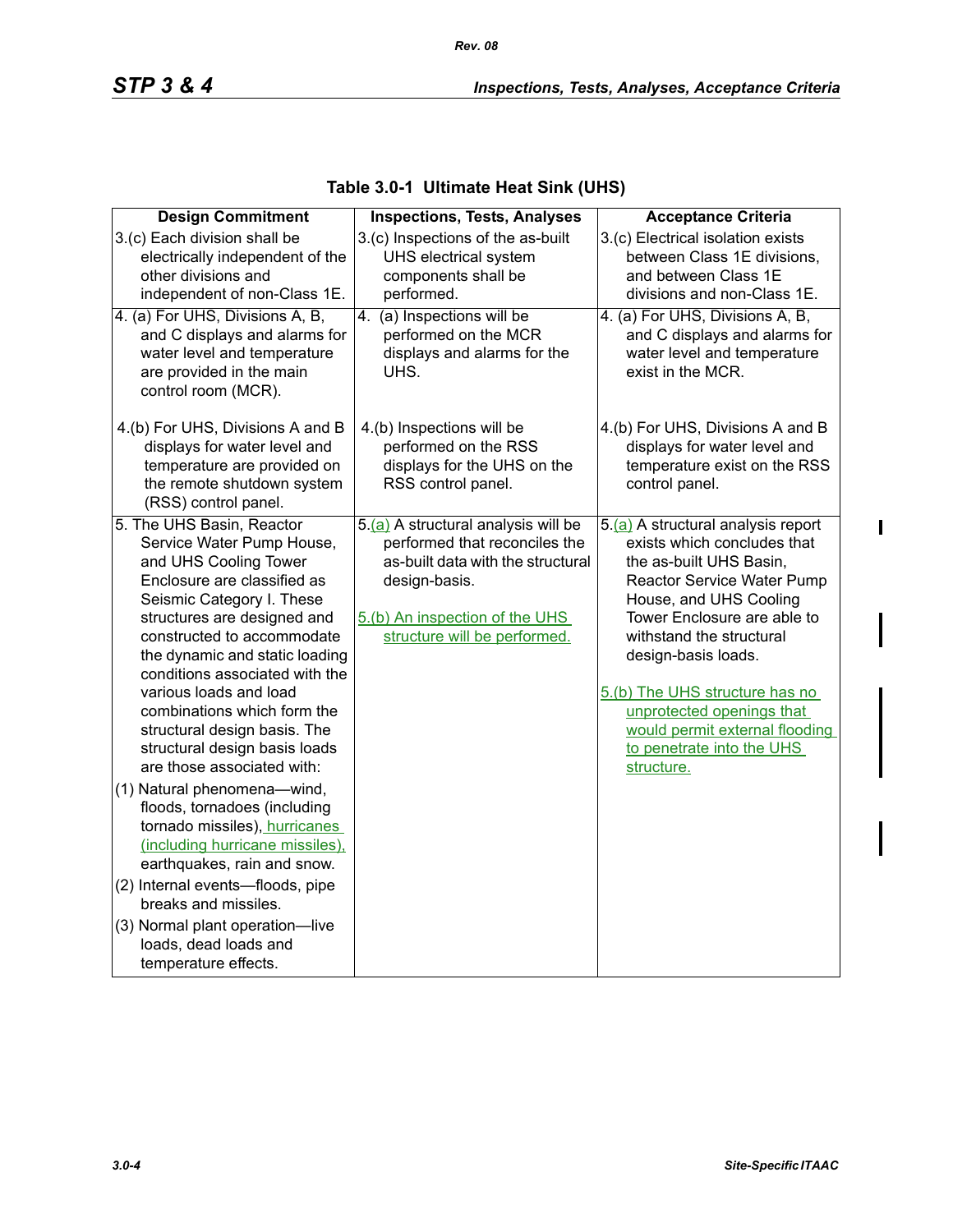| <b>Design Commitment</b>                                                                                                              | <b>Inspections, Tests, Analyses</b>                                                                                                                                            | <b>Acceptance Criteria</b>                                                                                                                                                                                                                                                                                                                  |
|---------------------------------------------------------------------------------------------------------------------------------------|--------------------------------------------------------------------------------------------------------------------------------------------------------------------------------|---------------------------------------------------------------------------------------------------------------------------------------------------------------------------------------------------------------------------------------------------------------------------------------------------------------------------------------------|
| 1. There is redundancy and<br>independence in the offsite<br>power system.                                                            | 1.(a) Inspections of the as-built<br>offsite power supply<br>transmission system will be<br>performed.                                                                         | 1.(a)(i) Two or more offsite<br>transmission circuits exist.<br>The offsite transmission<br>(ii)<br>circuits are separated by a<br>minimum distance of 50 feet<br>(15.24 meters).<br>(iii) The offsite transmission lines<br>do not have a common takeoff<br>structure or use a common<br>structure for support.                            |
|                                                                                                                                       | 1.(b) Tests of the as-built offsite<br>power system will be<br>conducted by providing a test<br>signal in only one offsite<br>power circuit/system at a time.                  | 1.(b) A test signal exists in only<br>the circuit under test.                                                                                                                                                                                                                                                                               |
| 2. Site loads are protected from<br>offsite voltage variations<br>during steady-state operation.                                      | 2. Analyses of the transmission<br>network (TN) voltage<br>variability and steady-state<br>load requirements for as-built<br>SSCs will be performed.                           | 2. A report exists which concludes<br>that voltage variations of the<br>offsite TN during steady-state<br>operation will not cause<br>voltage variations at the loads<br>of more than plus or minus<br>10% of the loads nominal<br>ratings.                                                                                                 |
| 3. Site loads are protected from<br>offsite frequency variations.                                                                     | 3. Analyses of as-built site loads<br>on the TN and TN frequency<br>variability during normal<br>steady-state conditions and<br>periods of instability will be<br>performed.   | 3. A report exists which concludes<br>that the normal steady-state<br>frequency of the offsite TN will<br>be within plus or minus 2 hertz<br>of 60 hertz during recoverable<br>periods of system instability.                                                                                                                               |
| 4. The offsite power system is<br>adequately sized to supply<br>necessary load requirements,<br>during all design operating<br>modes. | 4. Analyses of the as-built 1E<br>divisions and non-Class 1E<br>load groups will be performed<br>to determine their load<br>requirements during all design<br>operating modes. | 4. A report exists which concludes<br>that the offsite transmission<br>circuits from the TN through<br>and including the main<br>step-up power transformers<br>and RATs are sized to supply<br>their load requirements,<br>during all design operating<br>modes, of their respective<br>Class 1E divisions and<br>non-Class 1E load groups. |

| Table 3.0-2 Offsite Power System |  |  |  |
|----------------------------------|--|--|--|
|----------------------------------|--|--|--|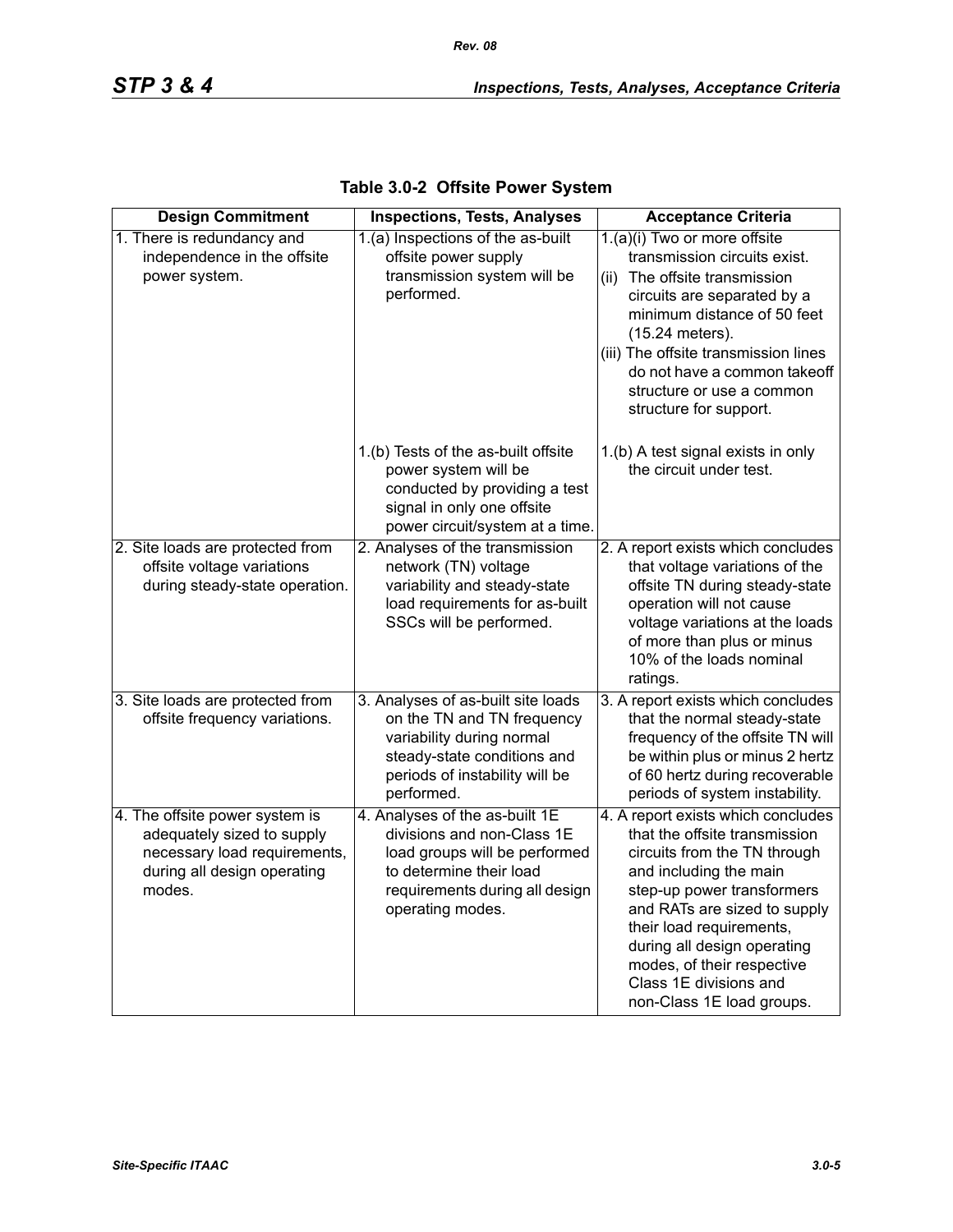| <b>Design Commitment</b>                                                                                                                                          | <b>Inspections, Tests, Analyses</b>                                                                                                                                                         | <b>Acceptance Criteria</b>                                                                                                                                                                                    |
|-------------------------------------------------------------------------------------------------------------------------------------------------------------------|---------------------------------------------------------------------------------------------------------------------------------------------------------------------------------------------|---------------------------------------------------------------------------------------------------------------------------------------------------------------------------------------------------------------|
| 5. The impedance of the offsite<br>power system shall be<br>compatible with the<br>interrupting capability of the<br>plants circuit interrupting<br>devices.      | 5. Analyses of the impedance of<br>the as-built main step-up<br>transformer and RATs will be<br>performed.                                                                                  | 5. A report exists which concludes<br>that the impedance of the<br>main step-up transformer and<br>RATs are compatible with the<br>interrupting capability of the<br>plant's circuit interrupting<br>devices. |
| 6. The offsite transmission power,<br>instrumentation and control<br>circuits for the preferred<br>power are independent from<br>the alternate power.             | 6. Tests of the as-built offsite<br>power, instrumentation, and<br>control system will be<br>conducted by providing a test<br>signal in only one offsite<br>power circuit/system at a time. | 6. A test signal exists in only the<br>circuit under test.                                                                                                                                                    |
| 7. Instrumentation and control<br>system loads shall be<br>compatible with the capacity<br>and capability design<br>requirements of the<br>switchyard DC systems. | 7. Analyses of offsite power<br>control system and<br>instrumentation loads shall be<br>conducted.                                                                                          | 7. A report exists which concludes<br>that the offsite power control<br>system and instrumentation<br>loads are compatible with the<br>capacity and capability of the<br>switchyard DC systems.               |
| 8. Lightning protection and<br>grounding features are<br>provided for the offsite power<br>system.                                                                | 8. Inspections of the as-build<br>offsite power system will be<br>performed.                                                                                                                | 8. Lightning protection and<br>grounding features exist for the<br>offsite power system.                                                                                                                      |
| 9. Measured ground resistance<br>will be one ohm or less.                                                                                                         | 9. Perform tests of ground<br>resistance measurements of the<br>offsite power system (switchyard).                                                                                          | 9. Ground resistance values are<br>one ohm or less.                                                                                                                                                           |

#### **Table 3.0-2 Offsite Power System**

#### **Table 3.0-3 Makeup Water Preparation (MWP) System**

| <b>Design Commitment</b>       | <b>Inspections, Tests, Analyses</b> | <b>Acceptance Criteria</b>      |
|--------------------------------|-------------------------------------|---------------------------------|
| The MWP System supplies        | Inspections of the as-built portion | The as-built MWP System has     |
| makeup water to the Makeup     | of the MWP system that supplies     | features to supply makeup water |
| Water (Purified) (MUWP) System | makeup water to the MUWP            | to the MUWP System.             |
|                                | System will be performed.           |                                 |

## **Table 3.0-4 Potable and Sanitary Water System**

| <b>Design Commitment</b>  | <b>Inspections, Tests, Analyses</b> | <b>Acceptance Criteria</b> |
|---------------------------|-------------------------------------|----------------------------|
| No entry for this system. |                                     |                            |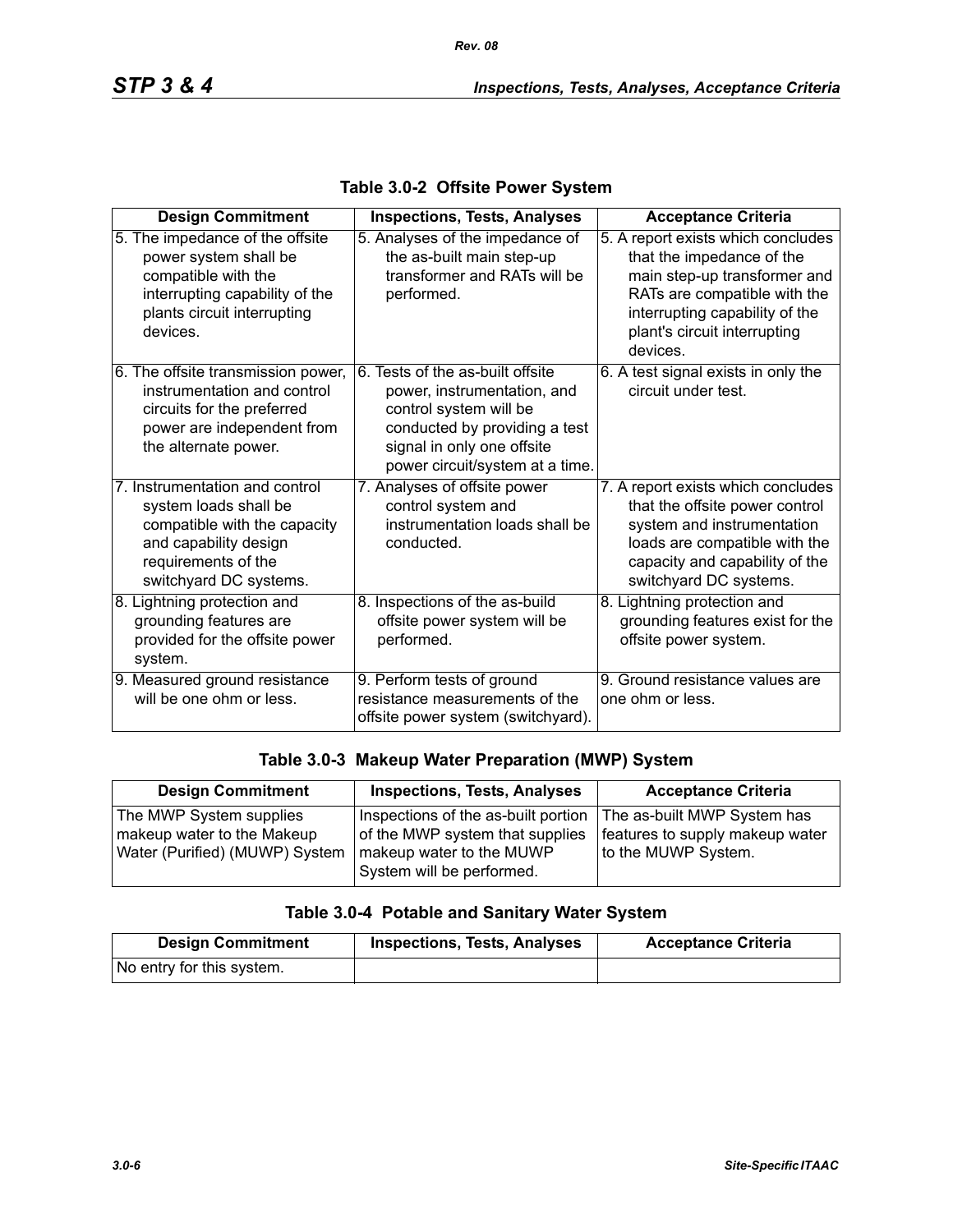*Rev. 08*

| <b>Design Commitment</b>                                                                                                                                          | <b>Inspections, Tests, Analyses</b>                                                                                                 | <b>Acceptance Criteria</b>                                                                                                                                                                           |
|-------------------------------------------------------------------------------------------------------------------------------------------------------------------|-------------------------------------------------------------------------------------------------------------------------------------|------------------------------------------------------------------------------------------------------------------------------------------------------------------------------------------------------|
| 1. The basic configuration of the<br>site-specific RSW is as shown<br>on Figure 3.0-1.                                                                            | 1. Inspections of the as-built<br>system will be conducted.                                                                         | 1. The as-built RSW conforms<br>with the basic configuration<br>shown on Figure 3.0-1.                                                                                                               |
| 2. Each division is sized to prevent<br>flooding greater than 5 meters<br>above the floor level in each<br>RCW heat exchanger room.                               | 2.(a) Tests of the RSW water level<br>switches will be performed<br>using simulated signals.                                        | 2.(a) Upon receipt of the simulated<br>signal, the level switches<br>actuate which close the valves<br>and stop the pumps.                                                                           |
|                                                                                                                                                                   | 2.(b) An analysis of the flooding of<br>each RSW division will be<br>performed.                                                     | 2.(b) A report exists which<br>concludes the internal flooding<br>will not exceed 5 meters in<br>each RCW heat exchanger<br>room.                                                                    |
| 3.(a) Active safety-related SSCs<br>within the RSW shall have<br>three divisions powered by<br>their respective Class 1E<br>divisions.                            | 3.(a) Test will be performed on the<br>RSW system by providing a<br>test signal to only one Class<br>1E division at a time.         | 3.(a) The test signal exists in only<br>the Class 1E division under<br>test in the RSW system.                                                                                                       |
| 3.(b) Each division shall be<br>physically separated.                                                                                                             | 3.(b) Inspections of the as-built<br>RSW mechanical<br>configuration shall be<br>performed.                                         | 3.(b) Each mechanical division of<br>the RSW system is physically<br>separated from other<br>mechanical divisions of the<br>RSW system by a structural<br>boundary with a three-hour fire<br>rating. |
| 3.(c) Each division shall be<br>electrically independent of the<br>other divisions.                                                                               | 3.(c) Inspections of the as-built<br>RSW electrical system<br>components shall be<br>performed.                                     | 3.(c) Electrical isolation exists<br>between Class 1E divisions.                                                                                                                                     |
| 3.(d) Each division shall be<br>capable of removing the<br>design basis heat load of the<br>RSW heat exchangers in that<br>division.                              | 3.(d) An analysis will be performed<br>of the heat removal capability<br>of each RSW division.                                      | 3.(d) A report exists which<br>concludes that each RSW<br>division can remove the<br>design basis heat load as<br>specified in Section 2.11.3 of<br>Tier 1 of the reference ABWR<br>DCD.             |
| 3.(e) Interdivisional flood control<br>shall be provided to preclude<br>flooding in more than one<br>division.                                                    | 3.(e) An inspection will be<br>performed of the structural<br>features separating the RSW<br>divisions.                             | 3.(e) The RSW divisions are<br>separated by walls and<br>water-tight doors.                                                                                                                          |
| 4. On a LOCA and/or LOPP<br>signal, any closed valves for<br>standby heat exchangers are<br>automatically opened and the<br>standby pumps automatically<br>start. | 4. Using simulated LOCA and/or<br>LOPP signals, tests will be<br>performed on standby heat<br>exchanger inlet and outlet<br>valves. | 4. Upon receipt of simulated<br>LOCA and/or LOPP signals,<br>the standby heat exchanger<br>inlet and outlet valves open.<br>The standby pumps start.                                                 |

## **Table 3.0-5 Reactor Service Water System (RSW)**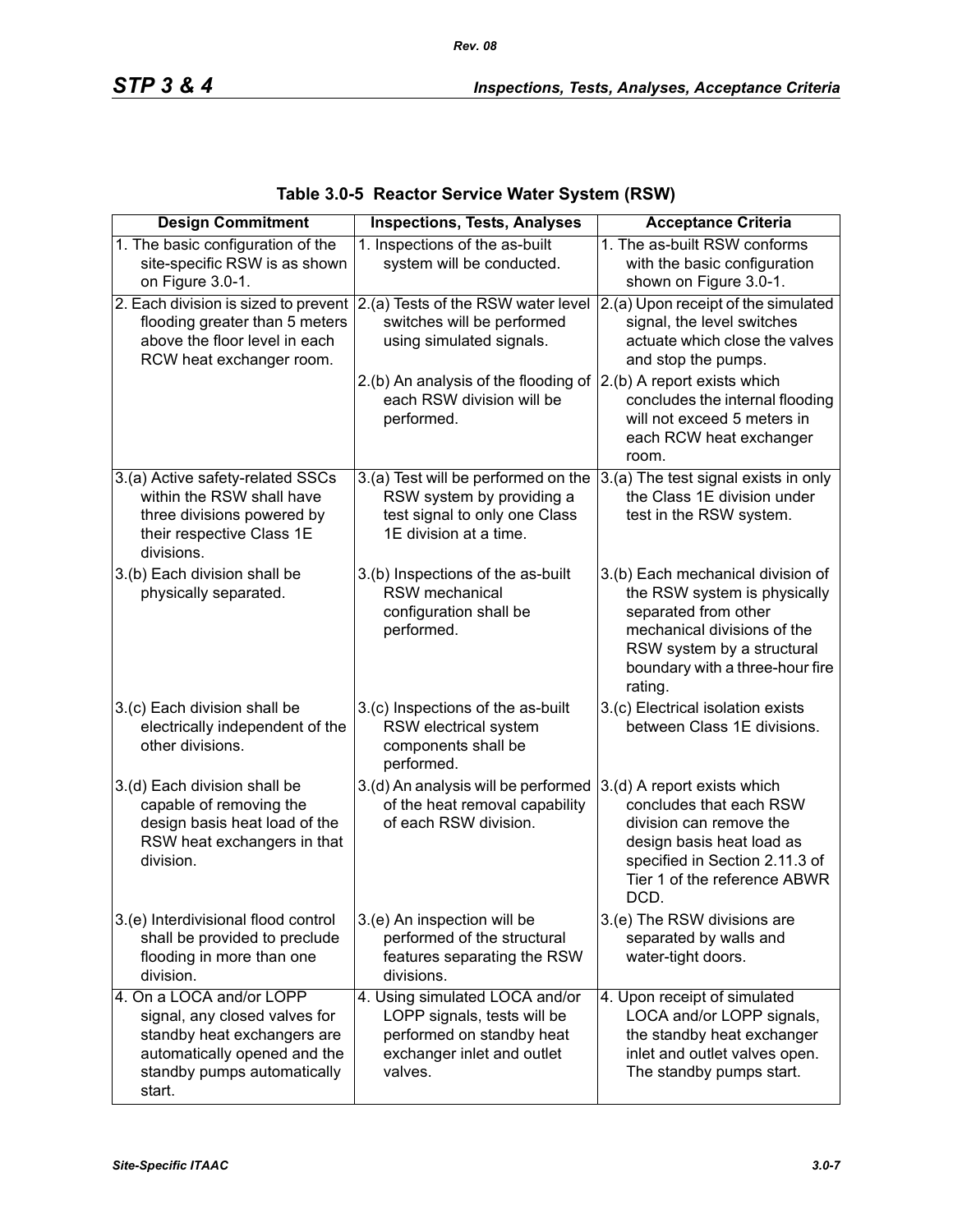| <b>Design Commitment</b>                                                                                                                                                                                                                                             | <b>Inspections, Tests, Analyses</b>                                                                                                                                                                                                                                                                                                                                                                                                                                                                                                                                                                               | <b>Acceptance Criteria</b>                                                                                                                                                                                                            |
|----------------------------------------------------------------------------------------------------------------------------------------------------------------------------------------------------------------------------------------------------------------------|-------------------------------------------------------------------------------------------------------------------------------------------------------------------------------------------------------------------------------------------------------------------------------------------------------------------------------------------------------------------------------------------------------------------------------------------------------------------------------------------------------------------------------------------------------------------------------------------------------------------|---------------------------------------------------------------------------------------------------------------------------------------------------------------------------------------------------------------------------------------|
| 5.(a) For Reactor Service Water<br>(RSW) System Divisions A, B, and<br>C as shown on Figure 3.0-1,<br>displays and controls for pumps,<br>fans and valves, and displays for<br>strainer differential pressure, are<br>provided in the main control room<br>$(MCR)$ . | 5.(a) Inspections will be performed<br>on the MCR displays and controls<br>for the RSW System.                                                                                                                                                                                                                                                                                                                                                                                                                                                                                                                    | 5.(a) For RSW System Divisions<br>A, B, and C as shown on Figure<br>3.0-1, displays and controls for<br>pumps, fans and valves, and<br>displays for strainer differential<br>pressure, exist in the MCR.                              |
| 5.(b) For RSW System Divisions A<br>and B as shown on Figure 3.0-1,<br>displays and controls for pumps,<br>fans and valves and displays for<br>strainer differential pressure, are<br>provided on the Remote<br>Shutdown System (RSS) control<br>panel.              | 5.(b) Inspections will be performed<br>on the RSS displays and controls<br>for the RSW System.                                                                                                                                                                                                                                                                                                                                                                                                                                                                                                                    | 5.(b) For RSW System Divisions A<br>and B as shown on Figure 3.0-1,<br>displays and controls for pumps,<br>fans and valves and displays for<br>strainer differential pressure, exist<br>on the RSS control panel.                     |
| 6. The RSW pumps have<br>sufficient NPSH available at<br>the pumps.                                                                                                                                                                                                  | 6. Inspections, tests and analyses<br>will be performed upon the<br>as-built system. NPSH tests of<br>the pumps will be performed in<br>a test facility. The analyses will<br>consider the effects of:<br>- Pressure losses for pump inlet<br>piping and components.<br>- Suction from the UHS basin with<br>water level at the minimum<br>value.<br>- Maximum pressure drop<br>through the perforated plate<br>installed above the suction line<br>intake.<br>- Design basis fluid temperature<br>$(35^{\circ}C)$ .<br>- UHS basin and corresponding<br>return to the cooling towers at<br>atmospheric pressure. | 6. The available NPSH exceeds<br>the NPSH required by the<br>pumps.                                                                                                                                                                   |
| 7. For RSW System Divisions A,<br>B, and C as shown on Figure<br>3.0-1, the pumps trip and the<br>isolation valves close upon<br>receipt of a signal indicating<br>Control Building or RSW<br>Pump House flooding in that<br>division.                               | 7. Using simulated signals, tests<br>will be performed on the RSW<br>System pumps and valves by<br>providing a test signal in only<br>one Class 1E division at a<br>time.                                                                                                                                                                                                                                                                                                                                                                                                                                         | 7. For RSW System Division A, B,<br>and C as shown on Figure<br>3.0-1, the pumps trip and the<br>isolation valves close upon<br>receipt of a signal indicating<br>Control Building or RSW<br>Pump House flooding in that<br>division. |

| Table 3.0-5 Reactor Service Water System (RSW) |  |  |  |  |  |
|------------------------------------------------|--|--|--|--|--|
|------------------------------------------------|--|--|--|--|--|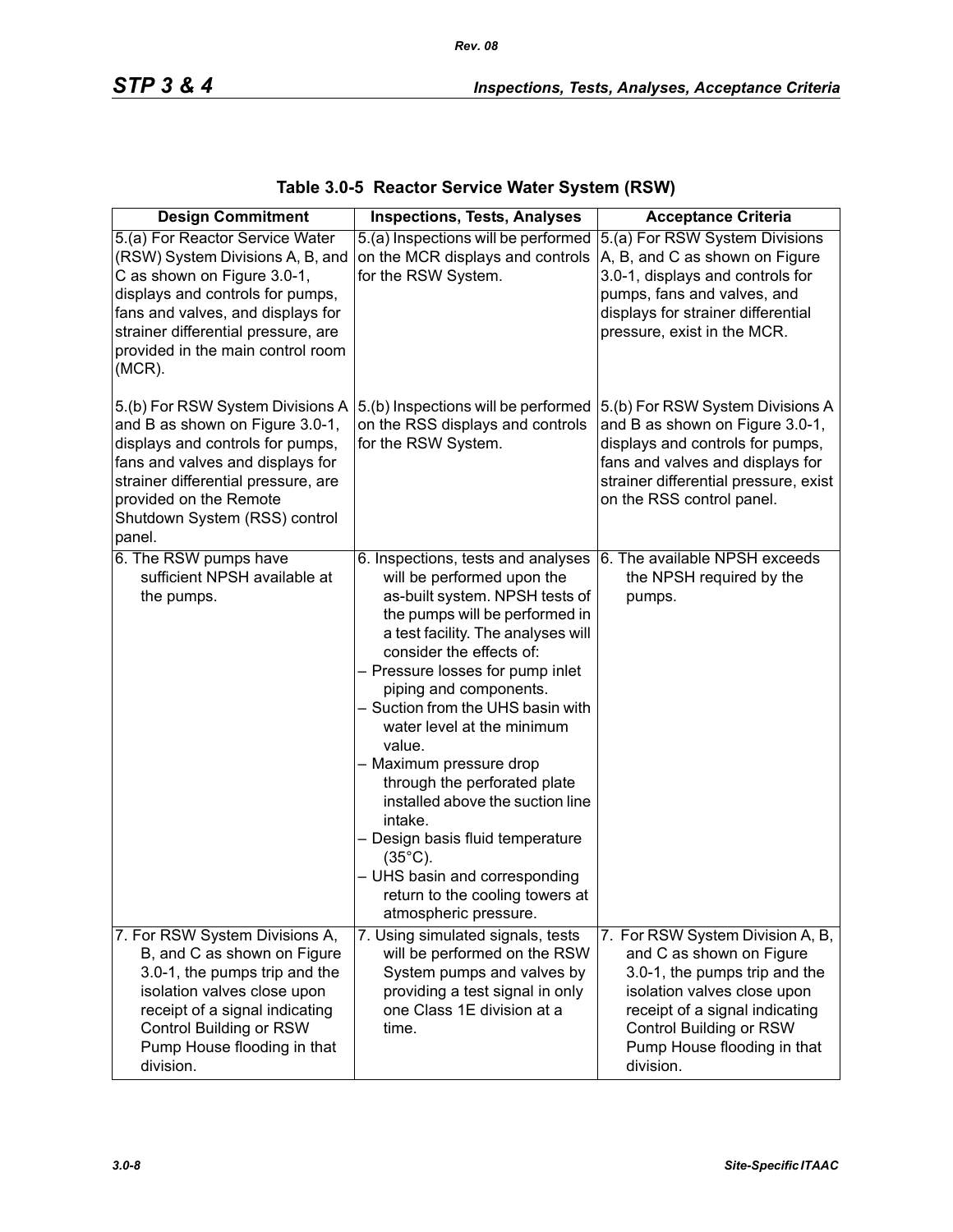| <b>Design Commitment</b>                                                                                                                                                                                                    | <b>Inspections, Tests, Analyses</b>                                                                                 | <b>Acceptance Criteria</b>                                                                                                                                                    |
|-----------------------------------------------------------------------------------------------------------------------------------------------------------------------------------------------------------------------------|---------------------------------------------------------------------------------------------------------------------|-------------------------------------------------------------------------------------------------------------------------------------------------------------------------------|
| 8. The Reactor Service Water<br>Piping Tunnels are classified<br>as Seismic Category I. These<br>tunnels are designed and<br>constructed to accommodate<br>the dynamic and static loading<br>conditions associated with the | 8.(a) A structural analysis will be<br>performed to reconcile as-built<br>data with the structural design<br>basis. | 8.(a) A structural analysis report<br>exists which concludes that<br>the as-built Reactor Service<br>Water Piping Tunnels are able<br>to withstand the design basis<br>loads. |
| various loads and load<br>combinations which form the<br>structural design basis. The<br>structural design basis loads<br>are those associated with:                                                                        | 8.(b) An inspection of the Reactor<br>Service Water Piping Tunnels<br>will be performed.                            | 8.(b) The Reactor Service Water<br>Piping Tunnels have no<br>openings that would permit<br>external flooding from<br>penetrating the tunnels.                                 |
| (1) Natural phenomena - wind,<br>floods, tornadoes (including<br>tornado missiles), hurricanes<br>(including hurricane missiles),<br>earthquakes, rain and snow.                                                            |                                                                                                                     |                                                                                                                                                                               |
| (2) Internal events - floods, pipe<br>breaks and missiles.                                                                                                                                                                  |                                                                                                                     |                                                                                                                                                                               |
| (3) Normal plant operation - live<br>loads, dead loads and<br>temperature effects.                                                                                                                                          |                                                                                                                     |                                                                                                                                                                               |
| 9. The RSW Piping Tunnel and<br>RSW Pump House are<br>protected against external<br>floods by having:                                                                                                                       | 9. Inspection of the as-built<br>structure will be conducted.                                                       | 9.                                                                                                                                                                            |
| Tunnels below design<br>a.<br>basis flood level not<br>penetrating exterior walls<br>of the RSW Pump House<br>and Control Building.                                                                                         |                                                                                                                     | External walls below<br>a.<br>design basis flood level<br>are equal to or greater<br>than 0.6 m thick to prevent<br>groundwater seepage.                                      |
| Penetration seals with<br>b.<br>flood protection features.                                                                                                                                                                  |                                                                                                                     | Tunnels below design<br>b.<br>basis flood level do not<br>penetrate exterior walls of<br>the RSW Pump House<br>and Control Building.                                          |
|                                                                                                                                                                                                                             |                                                                                                                     | The penetration seals are<br>C.<br>provided with flood<br>protection features.                                                                                                |

### **Table 3.0-5 Reactor Service Water System (RSW)**

## **Table 3.0-6 Turbine Service Water System (TSW)**

| <b>Design Commitment</b>  | <b>Inspections, Tests, Analyses</b> | <b>Acceptance Criteria</b> |
|---------------------------|-------------------------------------|----------------------------|
| No entry for this system. |                                     |                            |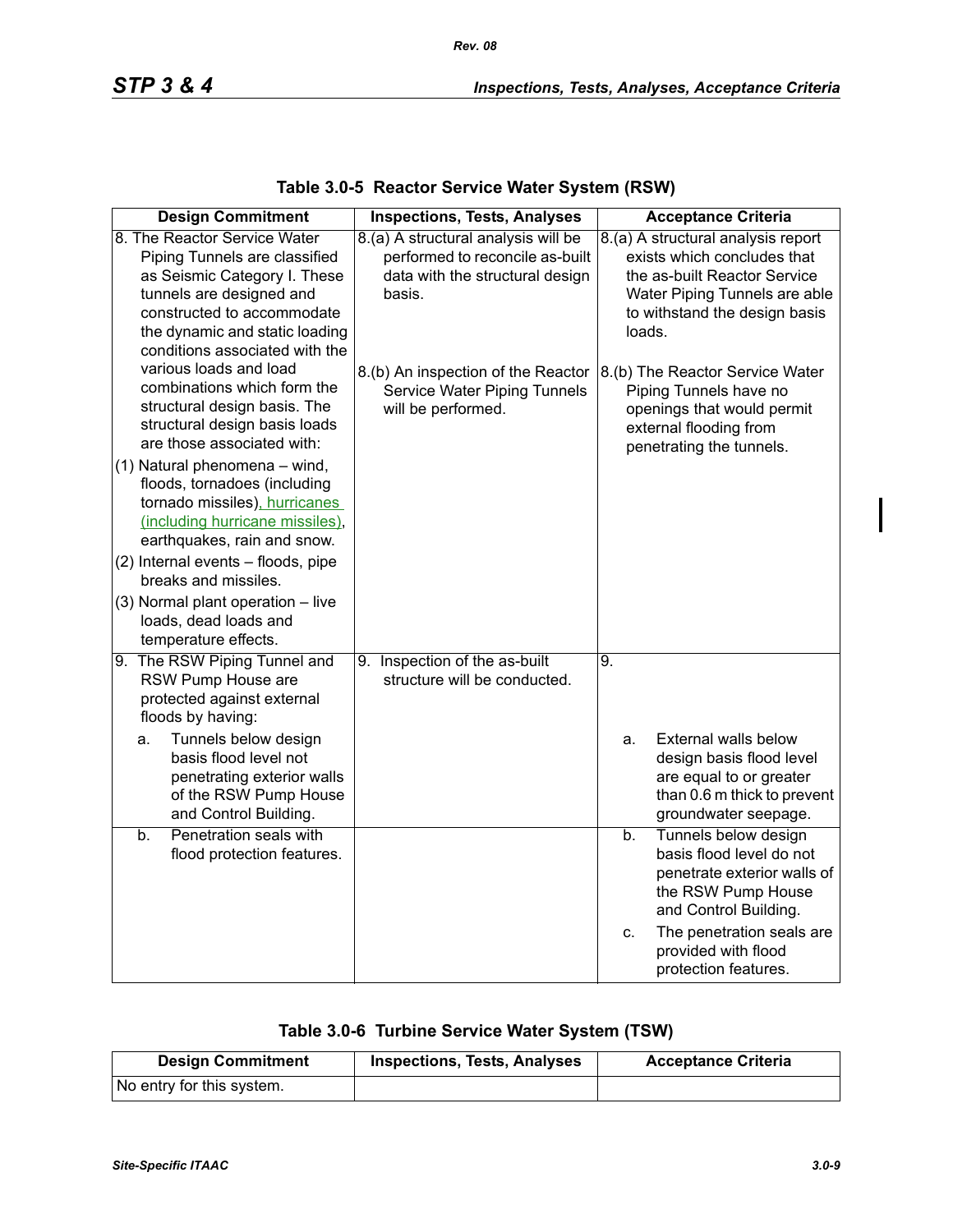### **Table 3.0-7 Communication System**

| <b>Design Commitment</b>                                                          | <b>Inspections, Tests, Analyses</b> | <b>Acceptance Criteria</b> |
|-----------------------------------------------------------------------------------|-------------------------------------|----------------------------|
| See COLA Part 9, Section 4.0,<br>Table 4.0-1, Emergency Planning<br><b>ITAAC.</b> |                                     |                            |

#### **Table 3.0-8 Site Security**

| <b>Design Commitment</b>                                                         | <b>Inspections, Tests, Analyses</b> | <b>Acceptance Criteria</b> |
|----------------------------------------------------------------------------------|-------------------------------------|----------------------------|
| See COLA Part 9, Section 5.0,<br>Table 5.0-1, Physical Security<br><b>ITAAC.</b> |                                     |                            |

# **Table 3.0-9 Circulating Water System (CW)**

| <b>Design Commitment</b>                                                                                                                                                                                   | <b>Inspections, Tests, Analyses</b>                                    | <b>Acceptance Criteria</b>                                                                                                                                                          |
|------------------------------------------------------------------------------------------------------------------------------------------------------------------------------------------------------------|------------------------------------------------------------------------|-------------------------------------------------------------------------------------------------------------------------------------------------------------------------------------|
| The circulating water system<br>pumps are tripped and the<br>discharge valves are closed in the   flood level signals.<br>event of a system isolation signal<br>from the condenser area level<br>switches. | Testing of the as-built CW System<br>will be performed using simulated | The circulating water system<br>pumps are tripped and the<br>discharge valves are closed in the<br>event of a system isolation signal<br>from the condenser area level<br>switches. |

#### **Table 3.0-10 Heating, Ventilating and Air Conditioning System (HVAC)**

| <b>Design Commitment</b>  | <b>Inspections, Tests, Analyses</b> | <b>Acceptance Criteria</b> |
|---------------------------|-------------------------------------|----------------------------|
| No entry for this system. |                                     |                            |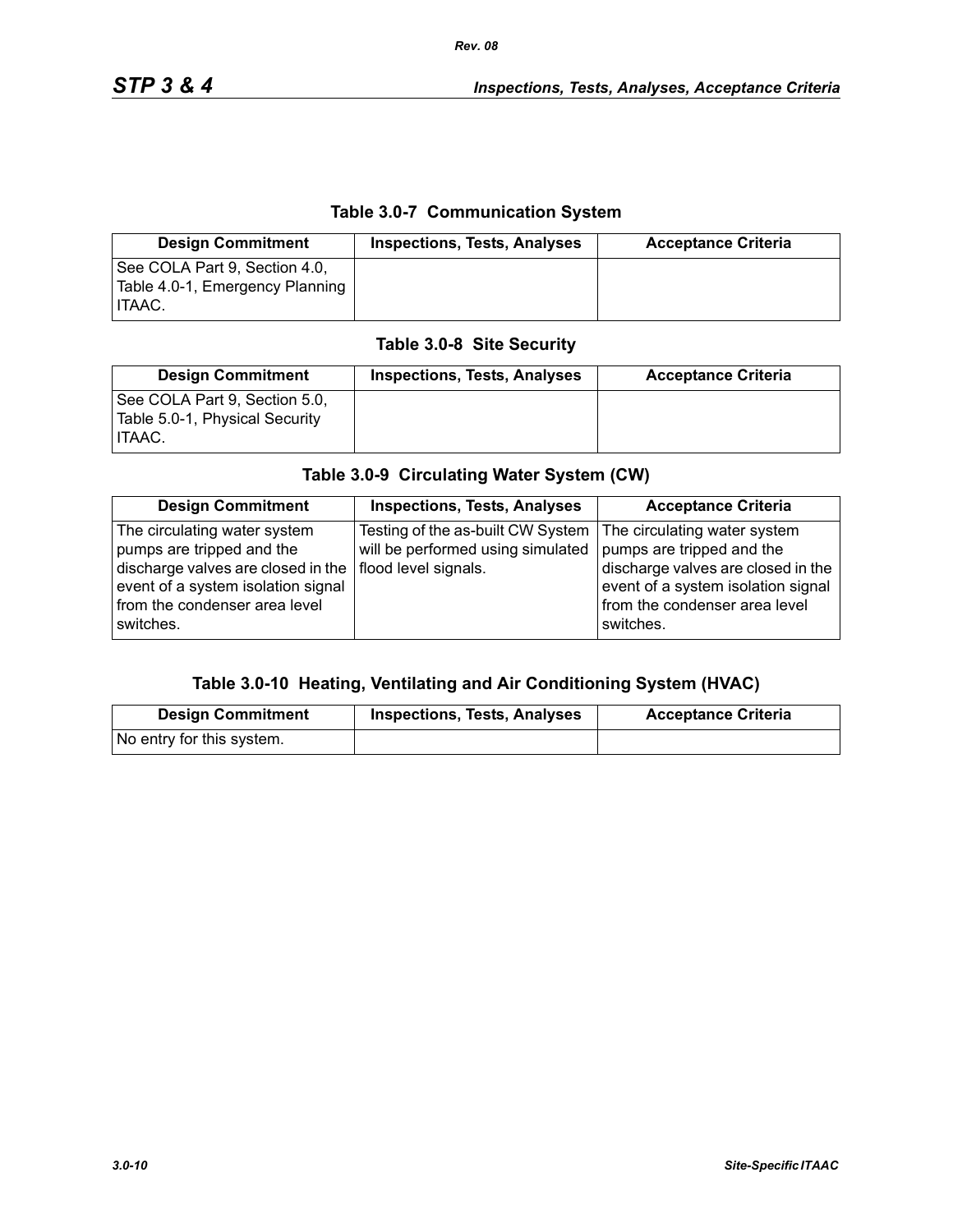$\mathbf I$ 

| <b>Design Commitment</b>                                                                                                                          | <b>Inspections, Tests, Analyses</b>                                                                                                                                                                                                                                                                                                                                                   | <b>Acceptance Criteria</b>                                                                                                                                                                                                                                                                                                                                                                                                   |
|---------------------------------------------------------------------------------------------------------------------------------------------------|---------------------------------------------------------------------------------------------------------------------------------------------------------------------------------------------------------------------------------------------------------------------------------------------------------------------------------------------------------------------------------------|------------------------------------------------------------------------------------------------------------------------------------------------------------------------------------------------------------------------------------------------------------------------------------------------------------------------------------------------------------------------------------------------------------------------------|
| 1. Backfill under Category 1<br>structures is installed to meet<br>a minimum of 95 percent of<br>the Modified Proctor density.                    | 1. Testing will be performed<br>during placement of the<br>backfill materials.                                                                                                                                                                                                                                                                                                        | 1. A report exists that concludes<br>the installed backfill material<br>under Seismic Category I<br>structures meets a minimum<br>of 95 percent of the Modified<br>Proctor density.                                                                                                                                                                                                                                          |
| 2. The shear wave velocity of<br>backfill under Seismic<br>Category I structures meets<br>the value used in the<br>site-specific design analyses. | 2. Field measurements and<br>analyses of shear wave<br>velocity in backfill will be<br>performed when backfill<br>placement is at approximately<br>the elevations corresponding<br>to: (1) half the backfill<br>thickness to be placed below<br>the foundation level, (2) the<br>foundation depth (i.e., base of<br>concrete fill), and (3) the finish<br>grade around the structure. | 2. An engineering report exists<br>that concludes that the shear<br>wave velocity within the<br>backfill material placed under<br>Seismic Category I structures<br>at their foundation depth and<br>below is greater than or equal<br>to 600 feet/second for the<br><b>RSW Tunnels and Diesel</b><br>Generator Fuel Oil Storage<br>Vaults and 470 feet/second<br>for the Diesel Generator Fuel<br>Oil Storage Vault Tunnels. |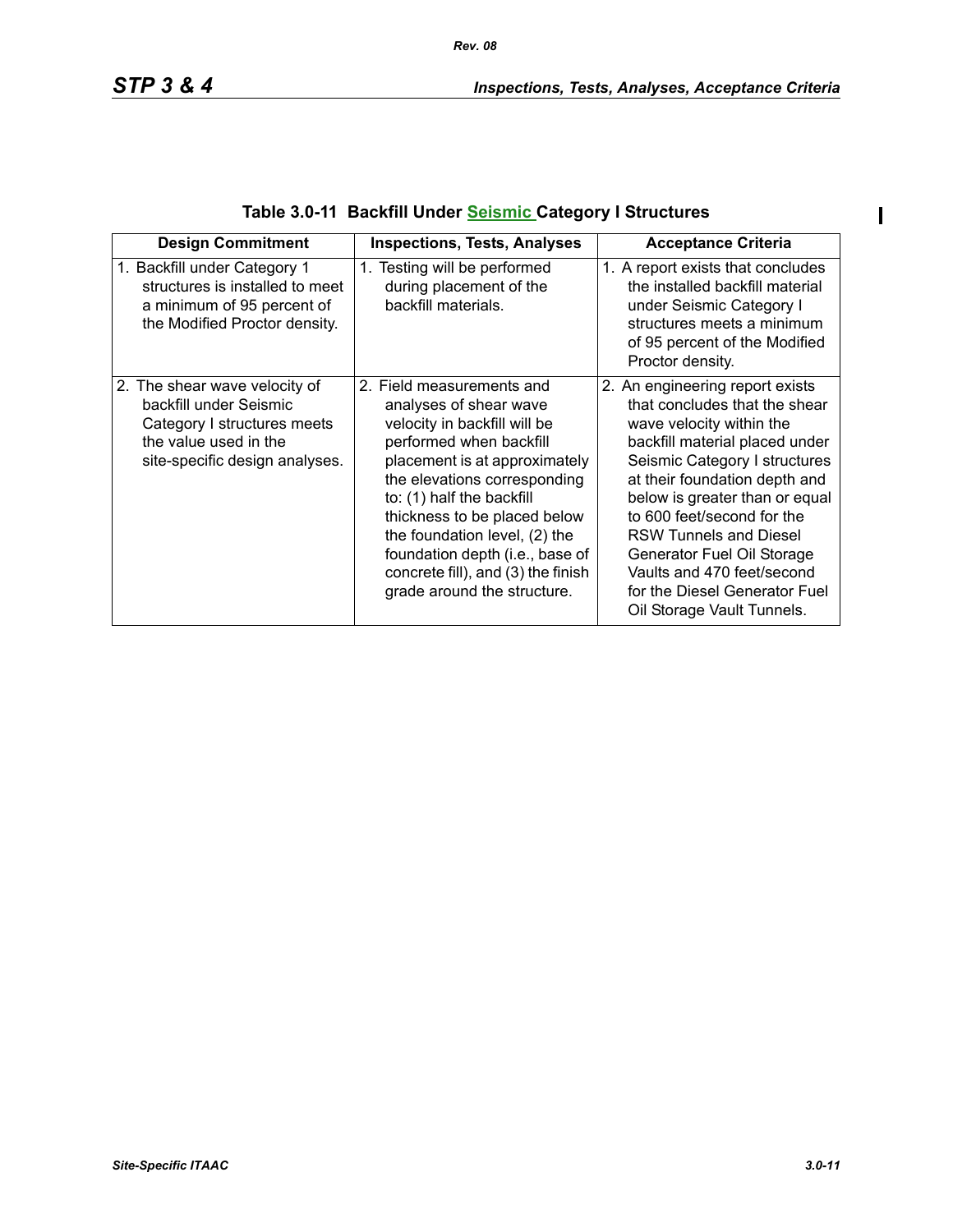$\mathbf{I}$ 

## **Table 3.0-11 Backfill Under Seismic Category I Structures**

| <b>Design Commitment</b>                                                                                                                                         | <b>Inspections, Tests, Analyses</b>                                                                                                                                                                                                                | <b>Acceptance Criteria</b>                                                                                                                                                                                                                                                                                                              |
|------------------------------------------------------------------------------------------------------------------------------------------------------------------|----------------------------------------------------------------------------------------------------------------------------------------------------------------------------------------------------------------------------------------------------|-----------------------------------------------------------------------------------------------------------------------------------------------------------------------------------------------------------------------------------------------------------------------------------------------------------------------------------------|
| 3. The engineering properties of<br>backfill to be used under<br>Seismic Category I structures<br>bound the values used in the<br>site-specific design analyses. | 3. Laboratory tests, field<br>measurements and analyses<br>of engineering properties of<br>the backfill will be performed.<br>These tests will include:<br>Test:<br><b>Grain Size Distribution</b><br>Frequency:<br>1 per material type per borrow | 3. An engineering report exists<br>that concludes that the<br>engineering properties of<br>backfill to be used under<br>Seismic Category I structures<br>(unit weight, phi angle, shear<br>strength, shear modulus,<br>shear modulus degradation<br>and damping ratio) meet the<br>values used in the<br>site-specific design analyses. |
|                                                                                                                                                                  | source<br>Test:<br><b>Specific Gravity</b><br>Frequency:<br>1 per material type per borrow<br>source<br>Test:                                                                                                                                      |                                                                                                                                                                                                                                                                                                                                         |
|                                                                                                                                                                  | <b>Modified Proctor</b><br>Frequency:<br>1 per material type per borrow<br>source<br>Test:                                                                                                                                                         |                                                                                                                                                                                                                                                                                                                                         |
|                                                                                                                                                                  | <b>Drained Triaxial Shear</b><br>Frequency:<br>1 per material type per borrow<br>source                                                                                                                                                            |                                                                                                                                                                                                                                                                                                                                         |
|                                                                                                                                                                  | Test:<br>Consolidation<br>Frequency:<br>1 per material type per borrow<br>source                                                                                                                                                                   |                                                                                                                                                                                                                                                                                                                                         |
|                                                                                                                                                                  | Test:<br><b>Resonant Column/Torsional</b><br>Shear<br>Frequency:<br>1 per material type per borrow<br>source                                                                                                                                       |                                                                                                                                                                                                                                                                                                                                         |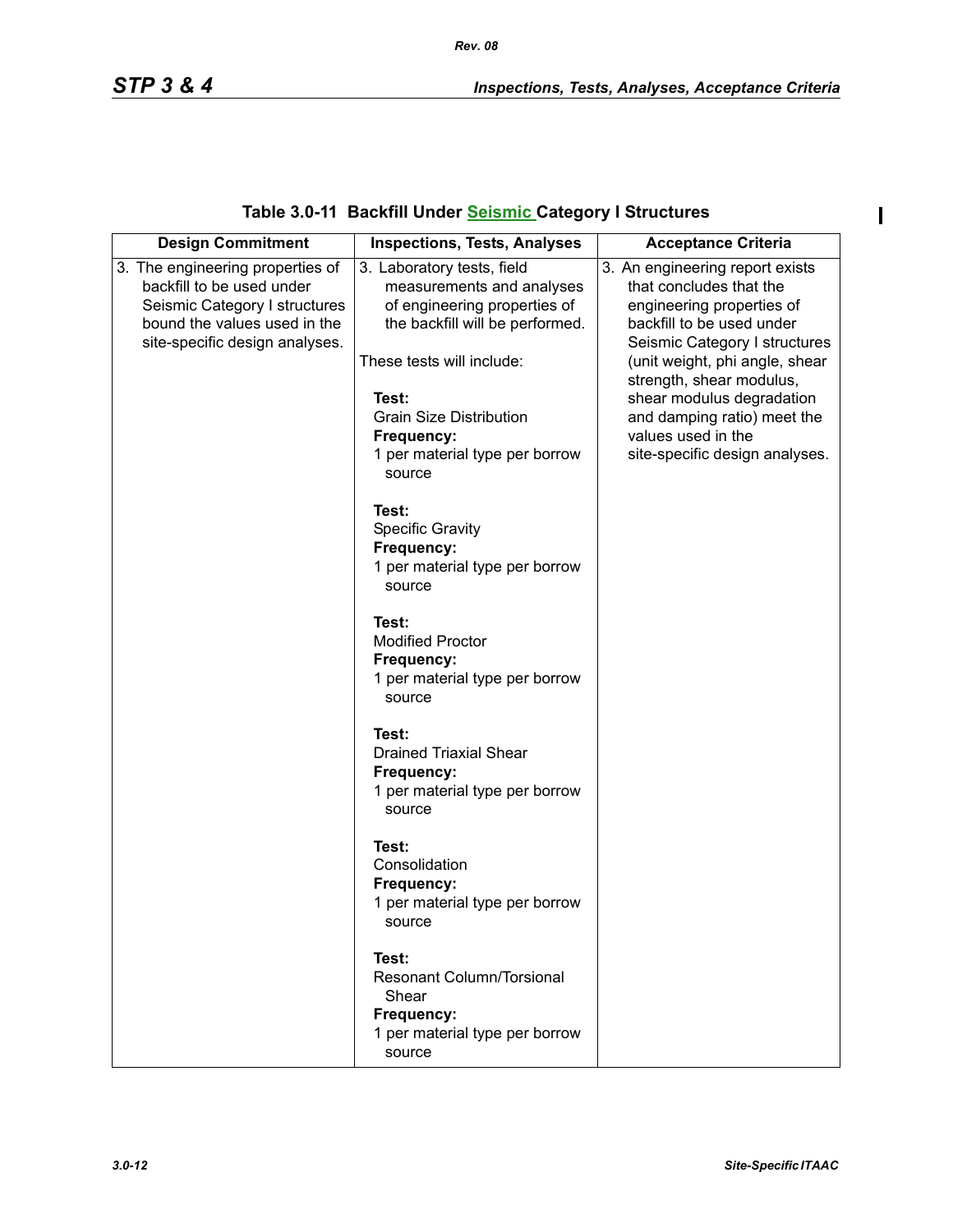| <b>Design Commitment</b>                                                                                                                                               | <b>Inspections, Tests, Analyses</b>                                                                                                            | <b>Acceptance Criteria</b>                                                                                                                              |
|------------------------------------------------------------------------------------------------------------------------------------------------------------------------|------------------------------------------------------------------------------------------------------------------------------------------------|---------------------------------------------------------------------------------------------------------------------------------------------------------|
| 1. The basic configuration of the<br>BAS is as shown on Figure<br>$3.0 - 2.$                                                                                           | 1. Inspections of the as-built<br>system will be conducted.                                                                                    | 1. The as-built BAS conforms with<br>the basic configuration shown<br>on Figure 3.0-2.                                                                  |
| 2. The ASME Code components<br>of the BA System retain their<br>pressure boundary integrity<br>under internal pressures that<br>will be experienced during<br>service. | 2. A pressure test will be<br>conducted on those Code<br>components of the BA<br>System required to be<br>pressure tested by the ASME<br>Code. | 2. The results of the pressure test<br>of the ASME Code<br>components of the BA<br>System conform with the<br>requirements in ASME Code<br>Section III. |

## **Table 3.0-12 Breathing Air System (BA)**

|  |  | Table 3.0-13 Waterproofing Membrane |
|--|--|-------------------------------------|
|  |  |                                     |

| <b>Design Commitment</b>                                                                                                  | <b>Inspections, Tests, Analyses</b>                                                                                                                                                                                                                                                                                            | <b>Acceptance Criteria</b>                                                                                                                                                                                        |
|---------------------------------------------------------------------------------------------------------------------------|--------------------------------------------------------------------------------------------------------------------------------------------------------------------------------------------------------------------------------------------------------------------------------------------------------------------------------|-------------------------------------------------------------------------------------------------------------------------------------------------------------------------------------------------------------------|
| The static friction coefficient to<br>resist sliding beneath the basemat<br>of Category I structures is at least<br>0.75. | Type testing will be performed on<br>a membrane of the material and<br>thickness specified for the<br>waterproof system to determine<br>the minimum static coefficient of<br>friction of the type of material<br>used in the mudmat-<br>waterproofing-mudmat interface<br>beneath the basemats of the<br>Category I structures | A report exists and documents<br>that the waterproof system<br>(mudmat-waterproofing-mudmat<br>interface) has a coefficient of<br>static friction of at least 0.75 to<br>support the analysis against<br>sliding. |

### **Table 3.0-14 Design Reports for ASME Class 1, 2, and 3 Components**

| <b>Design Commitment</b>                                                                                                                        | <b>Inspections, Tests, Analyses</b>                                                                   | <b>Acceptance Criteria</b>                                                                                                                                                                                                                                                                                                                                                                                                                                       |
|-------------------------------------------------------------------------------------------------------------------------------------------------|-------------------------------------------------------------------------------------------------------|------------------------------------------------------------------------------------------------------------------------------------------------------------------------------------------------------------------------------------------------------------------------------------------------------------------------------------------------------------------------------------------------------------------------------------------------------------------|
| ASME Class 1, 2 and 3<br>components are designed in<br>accordance with ASME Section III<br>requirements and seismic<br>Category I requirements. | Inspections of ASME Code<br>Design Reports (NCA-3550) and<br>required documents will be<br>conducted. | <b>ASME Code Design Reports</b><br>(NCA-3550) (certified when<br>required by the ASME Code)<br>exist and conclude that the<br>design of each ASME Class 1, 2<br>and 3 component complies with<br>the requirements of the ASME<br>Code, Section III, including for<br>those stresses and loads related<br>to fatigue (including<br>environmental effects on fatigue<br>for Class 1 carbon steel piping),<br>thermal expansion, seismic, and<br>load combinations. |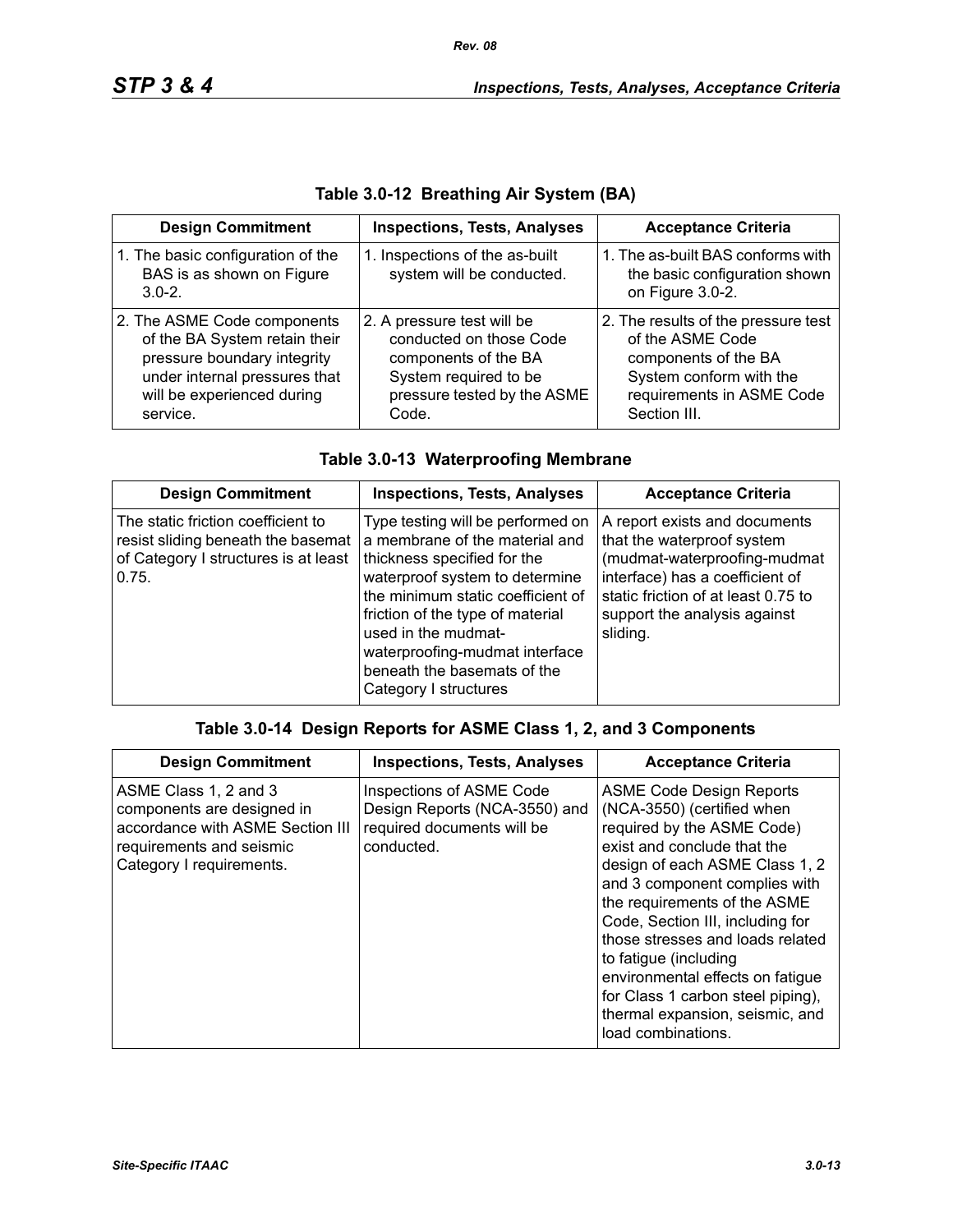| <b>Design Commitment</b>                                                                                                                     | <b>Inspections, Tests, Analyses</b>                                                                                                        | <b>Acceptance Criteria</b>                                                                                                                                                                                    |
|----------------------------------------------------------------------------------------------------------------------------------------------|--------------------------------------------------------------------------------------------------------------------------------------------|---------------------------------------------------------------------------------------------------------------------------------------------------------------------------------------------------------------|
| Settlement of structures<br>measured three (3) months<br>prior to fuel load shall be less<br>than the values in the<br>acceptance criterion. | 1. Field measurements of actual<br>settlement of Seismic<br>Category I structures will be<br>taken three (3) months prior to<br>fuel load. | Maximum allowable tilt<br>(defined as the differential<br>settlement between two edges<br>on the centerline axes of a<br>structure divided by the lateral<br>dimension between these two<br>points) is 1/600. |

**Table 3.0-15 Settlement**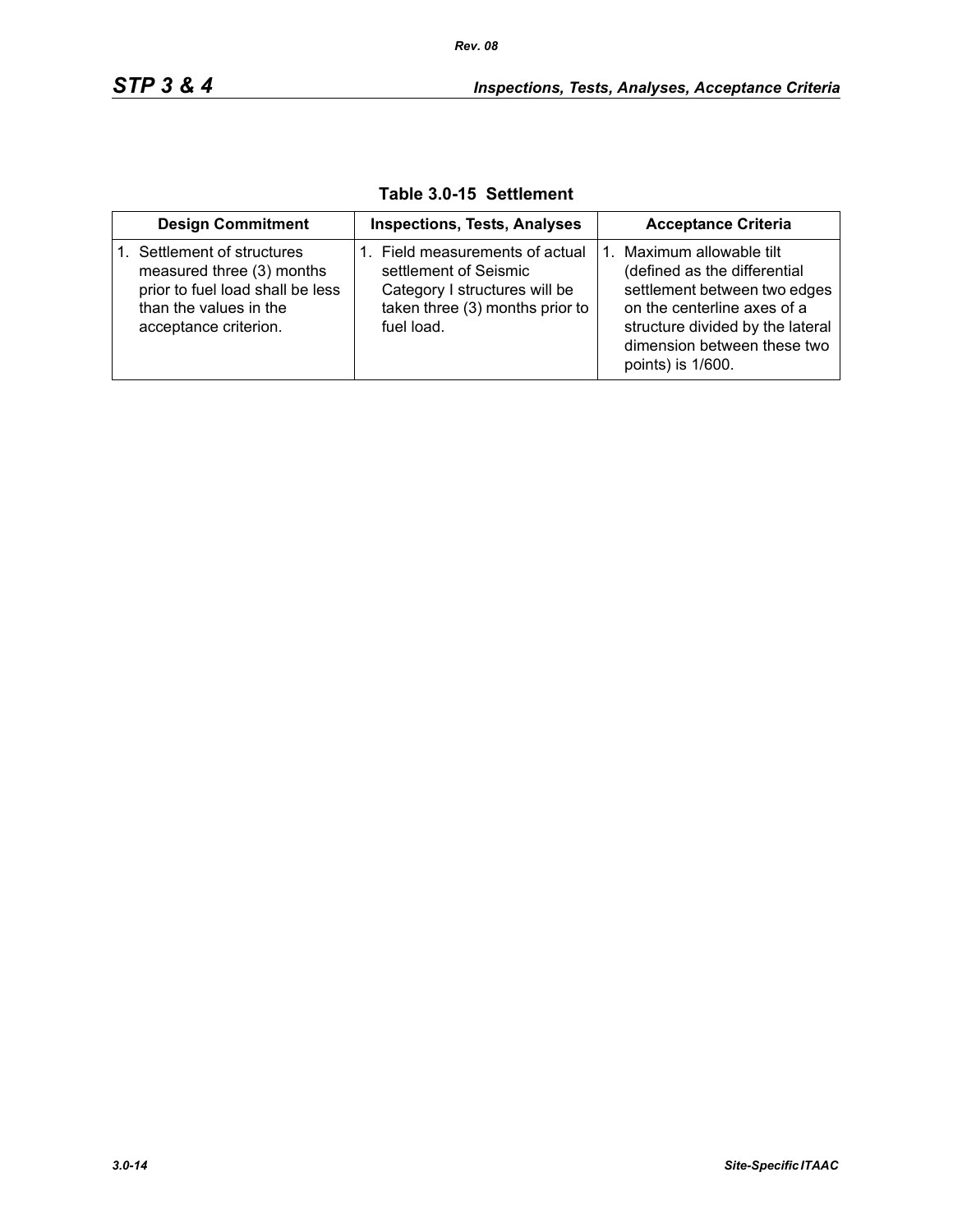| <b>Design Commitment</b>                                                                                                                                                                                                                                                                                                                                                                                       | <b>Inspections, Tests,</b><br><b>Analyses</b>                                                                                                                                                                                                                                                                                                                                                                                                 | <b>Acceptance Criteria</b>                                                                                                                                                                                                                                                                                                                                                                                       |
|----------------------------------------------------------------------------------------------------------------------------------------------------------------------------------------------------------------------------------------------------------------------------------------------------------------------------------------------------------------------------------------------------------------|-----------------------------------------------------------------------------------------------------------------------------------------------------------------------------------------------------------------------------------------------------------------------------------------------------------------------------------------------------------------------------------------------------------------------------------------------|------------------------------------------------------------------------------------------------------------------------------------------------------------------------------------------------------------------------------------------------------------------------------------------------------------------------------------------------------------------------------------------------------------------|
| Systems, structures, and<br>components, that are<br>required to be functional<br>during and following an SSE,<br>shall be protected against or<br>qualified to withstand the<br>dynamic and environmental<br>effects associated with<br>postulated failures in<br>Seismic Category I and NNS<br>piping systems. Each<br>postulated piping failure<br>shall be documented in the<br>Pipe Break Analysis Report. | Inspections of the Pipe<br><b>Break Analysis Report will</b><br>be conducted. Pipe break<br>events involving high-energy<br>piping systems are analyzed<br>for the effects of pipe whip,<br>jet impingement, flooding,<br>room pressurization, and<br>other temperature effects.<br>Pipe break events involving<br>moderate-energy piping<br>systems are analyzed for<br>wetting from spray, flooding,<br>and other environmental<br>effects. | A Pipe Break Analysis<br>Report exists for the<br>as-designed plant and<br>concludes that for each<br>postulated piping failure, the<br>reactor can be shut down<br>safely and maintained in a<br>safe, cold shutdown<br>condition without offsite<br>power. The report<br>documents the analysis to<br>determine where protection<br>features are necessary to<br>mitigate the consequences<br>of a pipe break. |

## **Table 3.0-16 Pipe Break Analysis Report for the As-designed Plant**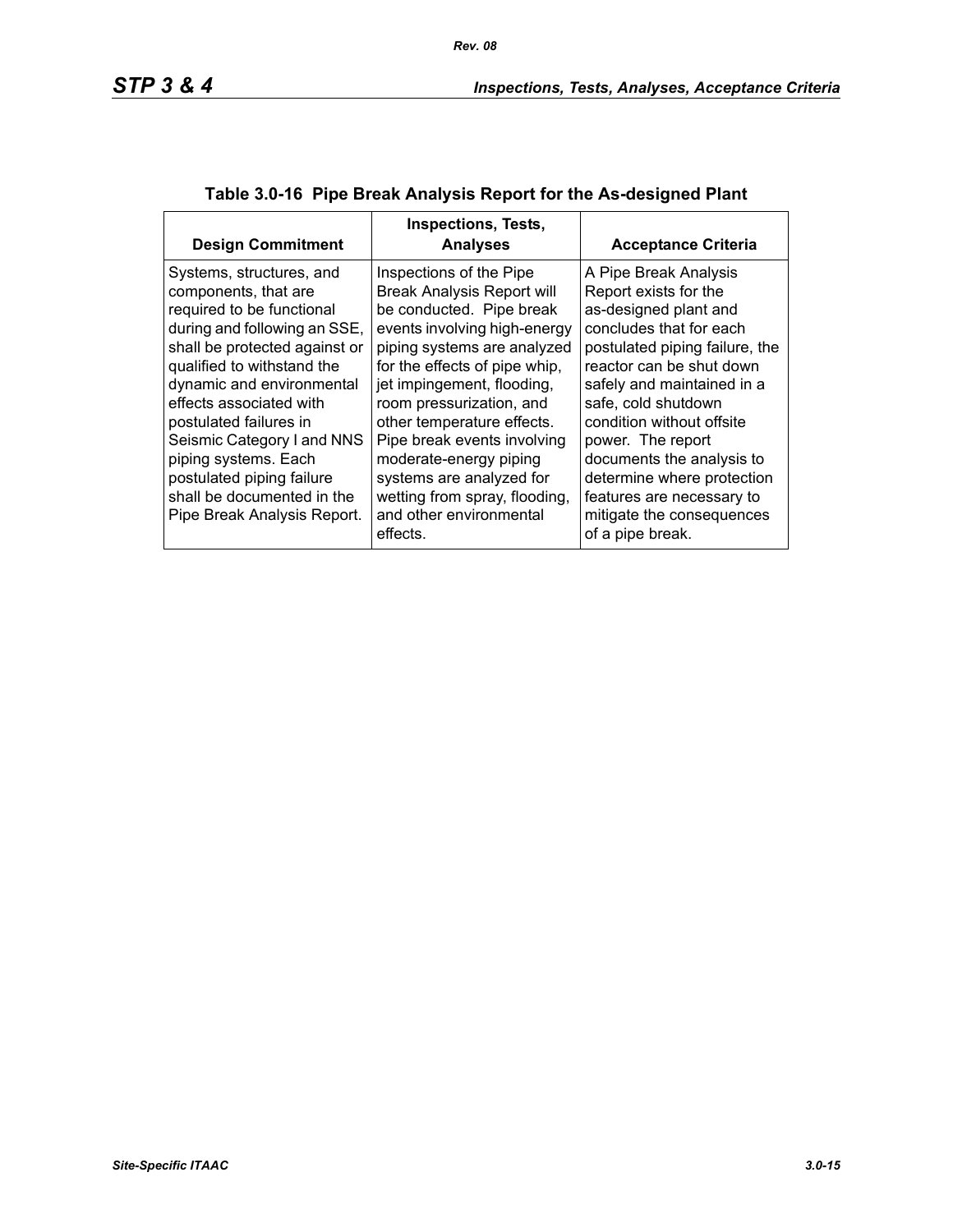| <b>Design Commitment</b>                                   | <b>Inspections, Tests,</b><br><b>Analyses</b>            | <b>Acceptance Criteria</b>                          |
|------------------------------------------------------------|----------------------------------------------------------|-----------------------------------------------------|
|                                                            |                                                          |                                                     |
| 1. (a) The Diesel Generator<br>Fuel Oil Storage Vaults are | 1. (a) A structural analysis<br>will be performed to     | 1. (a) A structural analysis<br>report exists which |
| classified as Seismic                                      | reconcile as built data with                             | concludes that the as-built                         |
| Category I. These vaults are                               | the structural design basis                              | Diesel Generator Fuel Oil                           |
| designed and constructed to                                | as defined in the Design                                 | Storage Vaults are able to                          |
| accommodate the dynamic                                    | Requirement.                                             | withstand the design basis                          |
| and static loading conditions                              |                                                          | loads as defined in the                             |
| associated with the various<br>loads and load              | 1. (b) An inspection of the<br>vaults will be performed. | Design Requirement.                                 |
| combinations which form                                    |                                                          | 1. (b) The vaults have no                           |
| the structural design basis.                               |                                                          | unprotected openings that                           |
| The loads are those                                        |                                                          | would permit external                               |
| associated with:                                           |                                                          | flooding to penetrate into                          |
|                                                            |                                                          | the vaults.                                         |
| i. Natural phenomena-wind,<br>floods, tornadoes (including |                                                          |                                                     |
| tornado missiles).                                         |                                                          |                                                     |
| hurricanes (including                                      |                                                          |                                                     |
| hurricane missiles),                                       |                                                          |                                                     |
| earthquakes, rain and snow.                                |                                                          |                                                     |
| ii. Internal events-floods,                                |                                                          |                                                     |
| pipe breaks and missiles.                                  |                                                          |                                                     |
|                                                            |                                                          |                                                     |
| iii. Normal plant                                          |                                                          |                                                     |
| operation-live loads, dead                                 |                                                          |                                                     |
| loads and temperature<br>effects.                          |                                                          |                                                     |
|                                                            |                                                          |                                                     |
| 1. (b) Any access opening in                               |                                                          |                                                     |
| the vaults below the flood                                 |                                                          |                                                     |
| level will be protected from                               |                                                          |                                                     |
| external flooding with flood<br>protection features.       |                                                          |                                                     |
|                                                            |                                                          |                                                     |

## **Table 3.0-17 Diesel Generator Fuel Oil Storage Vaults**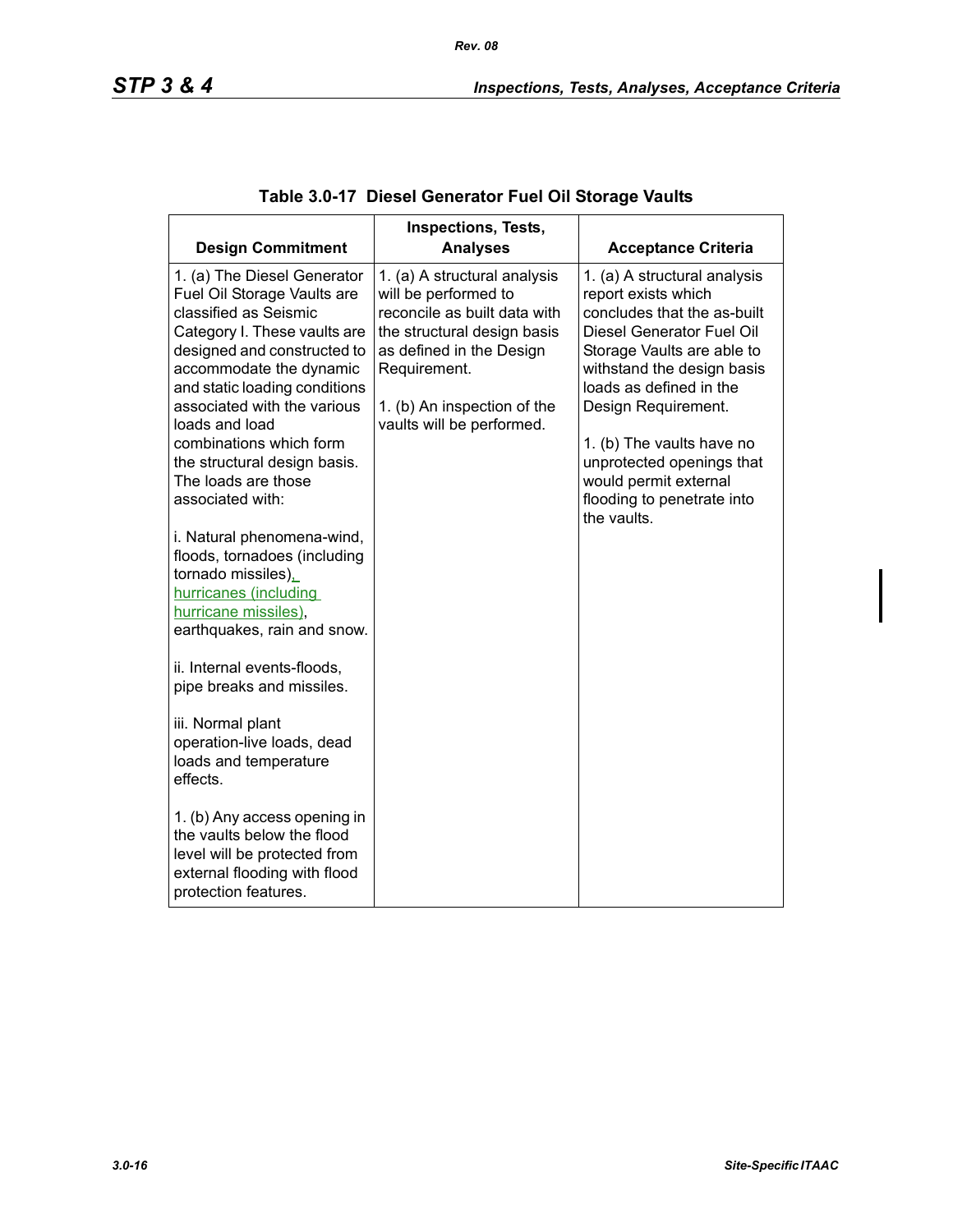| <b>Design Commitment</b>                                                                                                               | <b>Inspections, Tests,</b><br><b>Analyses</b>                                                                                                                         | <b>Acceptance Criteria</b>                                                                                                                                                                            |
|----------------------------------------------------------------------------------------------------------------------------------------|-----------------------------------------------------------------------------------------------------------------------------------------------------------------------|-------------------------------------------------------------------------------------------------------------------------------------------------------------------------------------------------------|
| 1. For the dynamic analysis<br>of the Main Steam Lines<br>(MSL) in the Turbine<br>Building (TB), the dynamic<br>inputs are as follows: | 1. A dynamic analysis of the<br>TB will be performed to<br>generate in-structure<br>response spectra which<br>are compared to the<br>following MSL dynamic<br>inputs: | 1. A report exists that<br>concludes that the TB<br>in-structure response<br>spectra for MSL dynamic<br>analysis are bounded by<br>the dynamic input<br>requirements for the MSL<br>dynamic analysis: |
| a, for locations on the                                                                                                                | a, for locations on the                                                                                                                                               | a, for locations on the                                                                                                                                                                               |
| basemat, the amplified                                                                                                                 | basemat, the amplified                                                                                                                                                | basemat, the amplified                                                                                                                                                                                |
| response spectra                                                                                                                       | response spectra                                                                                                                                                      | response spectra                                                                                                                                                                                      |
| (ARS) shall be two                                                                                                                     | (ARS) shall be two                                                                                                                                                    | (ARS) shall be two                                                                                                                                                                                    |
| times the ARS shown                                                                                                                    | times the ARS shown                                                                                                                                                   | times the ARS shown                                                                                                                                                                                   |
| in Tier 1 Figures 5.0a                                                                                                                 | in Tier 1 Figures 5.0a                                                                                                                                                | in Tier 1 Figures 5.0a                                                                                                                                                                                |
| and $5.0b$ .                                                                                                                           | and $5.0b$ .                                                                                                                                                          | and $5.0b$ .                                                                                                                                                                                          |
| b, for locations at either                                                                                                             | b, for locations at either                                                                                                                                            | b. for locations at either                                                                                                                                                                            |
| the operating or turbine                                                                                                               | the operating or turbine                                                                                                                                              | the operating or turbine                                                                                                                                                                              |
| deck level, the ARS                                                                                                                    | deck level, the ARS                                                                                                                                                   | deck level, the ARS                                                                                                                                                                                   |
| shall be the same as                                                                                                                   | shall be the same as                                                                                                                                                  | shall be the same as                                                                                                                                                                                  |
| used at the reactor                                                                                                                    | used at the reactor                                                                                                                                                   | used at the reactor                                                                                                                                                                                   |
| building end of the                                                                                                                    | building end of the                                                                                                                                                   | building end of the                                                                                                                                                                                   |
| main steam tunnel.                                                                                                                     | main steam tunnel.                                                                                                                                                    | main steam tunnel.                                                                                                                                                                                    |

## **Table 3.0-18 Main Steam Lines Dynamic Analysis**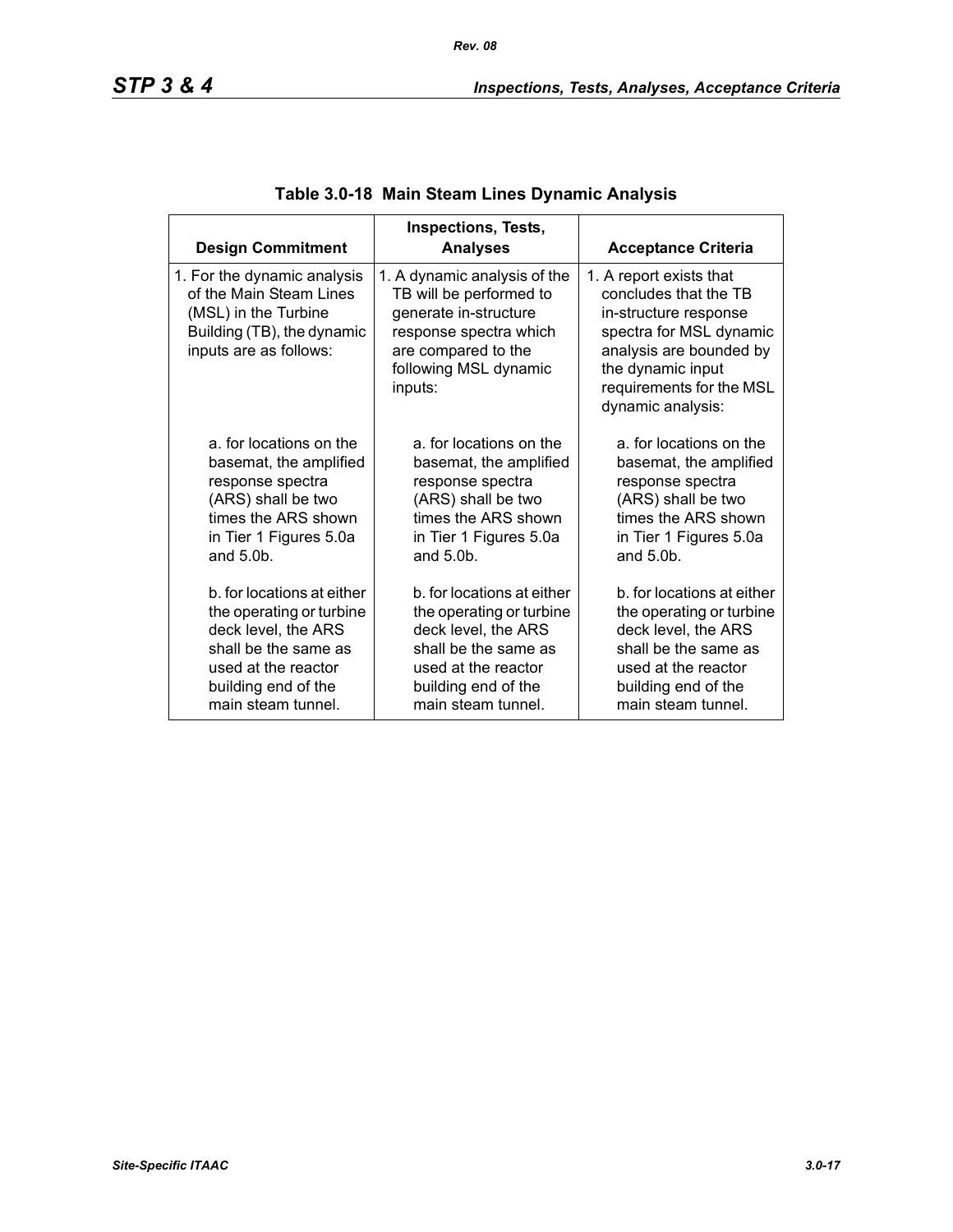| <b>Design Commitment</b>                                                                                                                                                                                                           | <b>Inspections, Tests, Analyses</b>                                                                                                                       | <b>Acceptance Criteria</b>                                                                                                                                                                                                                                                                                                                                                                                                                                                                                                                                                                                                                                                                                                                                       |
|------------------------------------------------------------------------------------------------------------------------------------------------------------------------------------------------------------------------------------|-----------------------------------------------------------------------------------------------------------------------------------------------------------|------------------------------------------------------------------------------------------------------------------------------------------------------------------------------------------------------------------------------------------------------------------------------------------------------------------------------------------------------------------------------------------------------------------------------------------------------------------------------------------------------------------------------------------------------------------------------------------------------------------------------------------------------------------------------------------------------------------------------------------------------------------|
| Failure of non-Seismic<br>Category I SSCs located within<br>a Seismic Category I structure<br>will not impair the ability of the<br>Seismic Category I SSCs<br>within that structure to perform<br>their intended safety function. | a. A Seismic II/I Interaction<br>analysis will be performed.                                                                                              | a. A Seismic II/I Interaction<br>analysis report exists that<br>concludes that failure of<br>non-Seismic Category I SSCs<br>located within a Seismic<br>Category I structure will not<br>impair the ability of the<br>Seismic Category I SSCs<br>within that structure to perform<br>their intended safety function<br>by one of the following criteria:<br>• The failing non-Seismic<br>Category I SSC will not<br>strike the Seismic Category<br>ISSC.<br>• The intended safety function<br>of the Seismic Category I<br>SSC is not impaired as a<br>result of impact from the<br>non- Seismic Category I<br>SSC.<br>• The non-Seismic Category I<br>SSC is designed to prevent<br>its failure (i.e. maintain<br>structural integrity) under<br>SSE condition. |
|                                                                                                                                                                                                                                    | b. Inspection of as-built plant<br>will be performed to confirm<br>that the configuration is<br>consistent with the Seismic II/I<br>Interaction analysis. | b. As-built configuration is<br>consistent with the Seismic II/I<br>Interaction analysis.<br>Reconciliation of deviations<br>from the Seismic II/I<br>Interaction analysis has been<br>performed to conclude that<br>these deviations will not impair<br>the ability of the Seismic<br>Category I SSCs to perform<br>their intended safety function.                                                                                                                                                                                                                                                                                                                                                                                                             |

### **Table 3.0-19 Seismic II/I Interaction**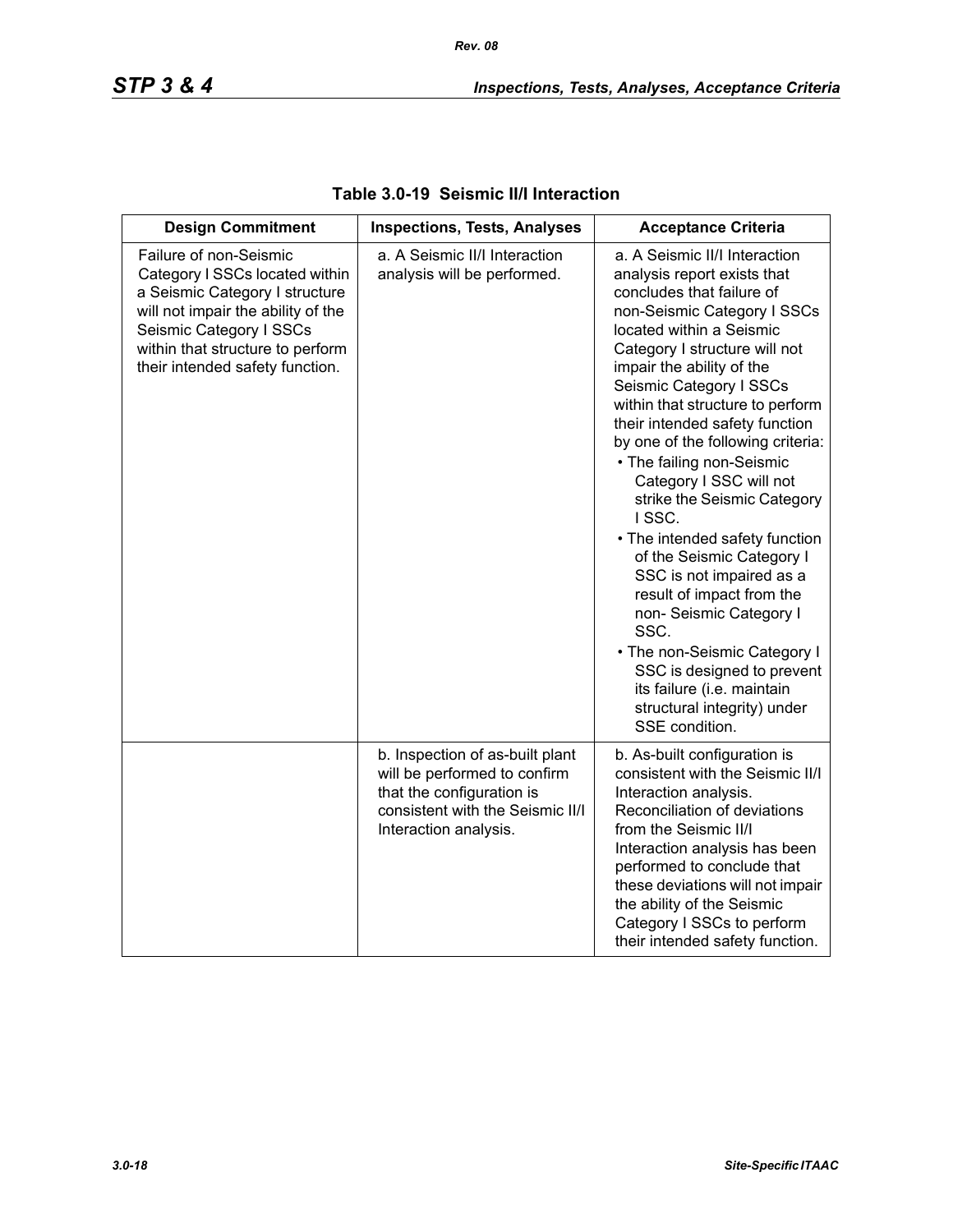| <b>Design Commitment</b>                                                                                                                                          | <b>Inspections, Tests, Analyses</b>                                                                                                                                                                   | <b>Acceptance Criteria</b>                                                                                                                                                                                    |
|-------------------------------------------------------------------------------------------------------------------------------------------------------------------|-------------------------------------------------------------------------------------------------------------------------------------------------------------------------------------------------------|---------------------------------------------------------------------------------------------------------------------------------------------------------------------------------------------------------------|
| 1. The trip signals from the two<br>turbine electrical overspeed<br>protection trip functions are<br>isolated from, and independent<br>of, each other.            | 1. Inspections will be performed<br>verifying that the two turbine<br>electrical overspeed protection<br>functions have diverse<br>hardware and<br>software/firmware.                                 | 1. A report exists and concludes<br>that the two electrical<br>overspeed protection functions<br>have diverse hardware and<br>software/firmware that are<br>isolated from, and independent<br>of, each other. |
| 2. The trip signals from the<br>emergency overspeed<br>protection trip function are<br>separate from the control<br>signals from the normal speed<br>controllers. | 2. Inspections will be performed<br>verifying that the emergency<br>overspeed protection function<br>is implemented in trip<br>controllers that are separate<br>from the normal speed<br>controllers. | 2. A report exists and concludes<br>that the emergency overspeed<br>protection function is<br>implemented in trip controllers<br>that are separate from the<br>normal speed controllers.                      |

## **Table 3.0-21 Turbine Building - Seismic II/I Interaction**

| <b>Design Requirement</b>                                                                                                                                                                                                                                                                                                                                                                                                                                                                                                  | <b>Inspections, Tests, Analyses</b>                                                                                                                                                                 | <b>Acceptance Criteria</b>                                                                                                                                                                           |
|----------------------------------------------------------------------------------------------------------------------------------------------------------------------------------------------------------------------------------------------------------------------------------------------------------------------------------------------------------------------------------------------------------------------------------------------------------------------------------------------------------------------------|-----------------------------------------------------------------------------------------------------------------------------------------------------------------------------------------------------|------------------------------------------------------------------------------------------------------------------------------------------------------------------------------------------------------|
| The lateral load resisting system<br>in the Turbine Building is<br>designed to remain elastic under<br>the extreme environmental loads<br>to prevent the Building from<br>impacting the adjacent Control<br>Building. The extreme<br>environmental loads include (a)<br>the SSE, tornado wind, and<br>tornado missile parameters<br>described in Tier 1, Table 5.0;<br>hurricane wind and hurricane<br>missile parameters; and (b) the<br>loads associated with the breach<br>of the Main Cooling Reservoir<br>Embankment. | a. A structural analysis will be<br>performed to confirm that the<br>lateral load resisting system of<br>the Turbine Building, as<br>designed and constructed,<br>meets the Design<br>Requirements. | a. A structural analysis report<br>exists which concludes that the<br>lateral load resisting system of<br>the Turbine Building, as<br>designed and constructed,<br>meets the Design<br>Requirements. |
|                                                                                                                                                                                                                                                                                                                                                                                                                                                                                                                            | b. Inspection of as-built Turbine<br>Building will be performed to<br>confirm that the configuration<br>is consistent with the design.                                                              | b. As-built configuration is<br>consistent with the design.                                                                                                                                          |

Ι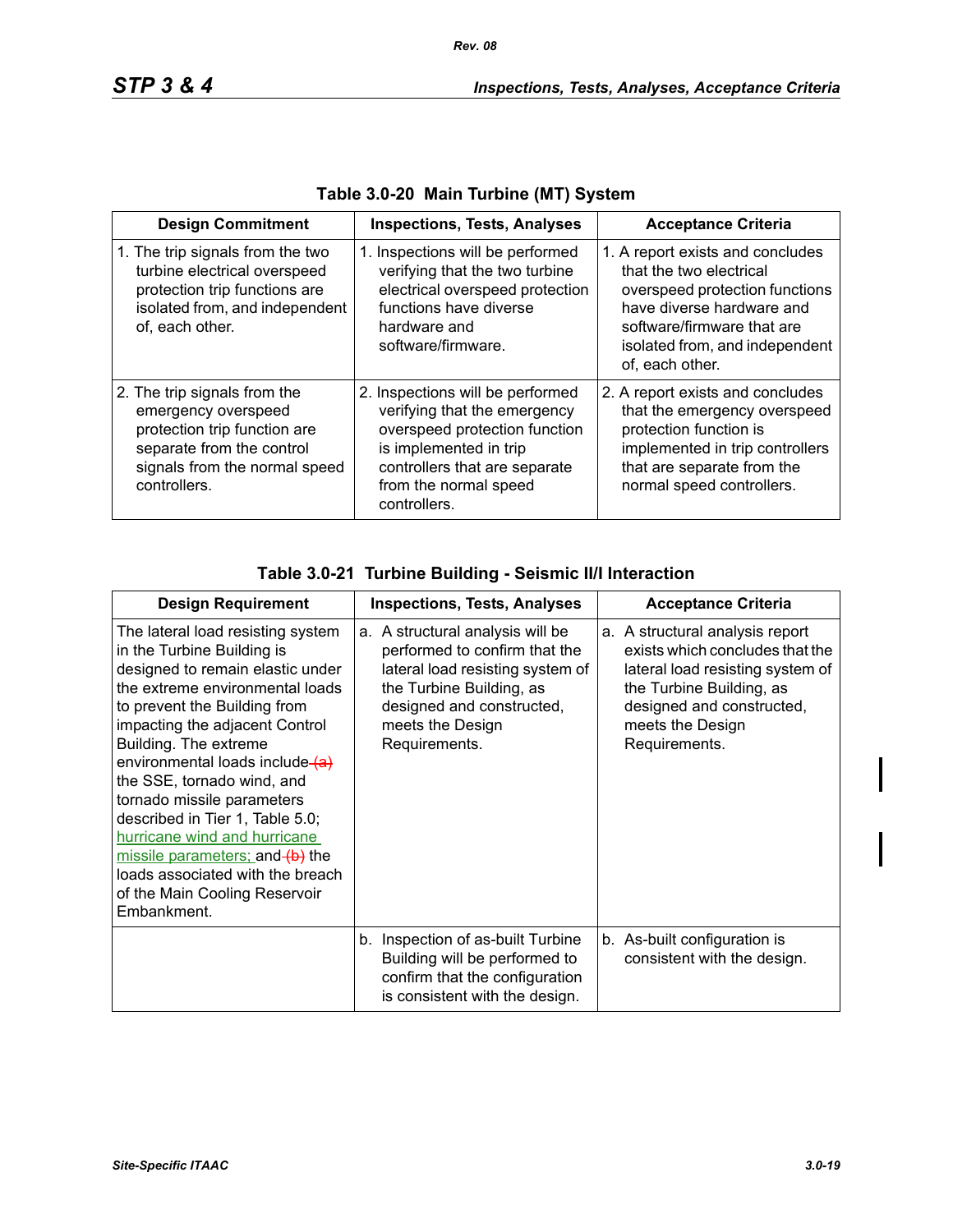| <b>Design Requirement</b>                                                                                                                                                                                                                                                                                                                                                                                                                                                                                                                                       | <b>Inspections, Tests, Analyses</b>                                                                                                                                                                 | <b>Acceptance Criteria</b>                                                                                                                                                                           |
|-----------------------------------------------------------------------------------------------------------------------------------------------------------------------------------------------------------------------------------------------------------------------------------------------------------------------------------------------------------------------------------------------------------------------------------------------------------------------------------------------------------------------------------------------------------------|-----------------------------------------------------------------------------------------------------------------------------------------------------------------------------------------------------|------------------------------------------------------------------------------------------------------------------------------------------------------------------------------------------------------|
| The lateral load resisting system<br>in the Service Building is<br>designed to remain elastic under<br>the extreme environmental loads<br>to prevent the Building from<br>impacting the adjacent Reactor<br>and Control Buildings. The<br>extreme environmental loads<br>include (a) the SSE, tornado<br>wind, and tornado missile<br>parameters described in Tier 1,<br>Table 5.0; hurricane wind and<br>hurricane missile parameters; and-<br>$\left(\frac{b}{c}\right)$ the loads associated with the<br>breach of the Main Cooling<br>Reservoir Embankment. | a. A structural analysis will be<br>performed to confirm that the<br>lateral load resisting system of<br>the Service Building, as<br>designed and constructed,<br>meets the Design<br>Requirements. | a. A structural analysis report<br>exists which concludes that the<br>lateral load resisting system of<br>the Service Building, as<br>designed and constructed,<br>meets the Design<br>Requirements. |
|                                                                                                                                                                                                                                                                                                                                                                                                                                                                                                                                                                 | b. Inspection of as-built Service<br>Building will be performed to<br>confirm that the configuration<br>is consistent with the design.                                                              | b. As-built configuration is<br>consistent with the design.                                                                                                                                          |

| <b>Design Requirement</b>                                                                                                                                                                                                                                                                                                                                                                                                                                                                                                   | <b>Inspections, Tests, Analyses</b>                                                                                                                                                                  | <b>Acceptance Criteria</b>                                                                                                                                                                            |
|-----------------------------------------------------------------------------------------------------------------------------------------------------------------------------------------------------------------------------------------------------------------------------------------------------------------------------------------------------------------------------------------------------------------------------------------------------------------------------------------------------------------------------|------------------------------------------------------------------------------------------------------------------------------------------------------------------------------------------------------|-------------------------------------------------------------------------------------------------------------------------------------------------------------------------------------------------------|
| The lateral load resisting system<br>in the Radwaste Building is<br>designed to remain elastic under<br>the extreme environmental loads<br>to prevent the Building from<br>impacting the adjacent Reactor<br>Building. The extreme<br>environmental loads include (a)<br>the SSE, tornado wind, and<br>tornado missile parameters<br>described in Tier 1, Table 5.0;<br>hurricane wind and hurricane<br>missile parameters; and (b) the<br>loads associated with the breach<br>of the Main Cooling Reservoir<br>Embankment. | a. A structural analysis will be<br>performed to confirm that the<br>lateral load resisting system of<br>the Radwaste Building, as<br>designed and constructed,<br>meets the Design<br>Requirements. | a. A structural analysis report<br>exists which concludes that the<br>lateral load resisting system of<br>the Radwaste Building, as<br>designed and constructed,<br>meets the Design<br>Requirements. |
|                                                                                                                                                                                                                                                                                                                                                                                                                                                                                                                             | b. Inspection of as-built<br>Radwaste Building will be<br>performed to confirm that the<br>configuration is consistent with<br>the design.                                                           | b. As-built configuration is<br>consistent with the design.                                                                                                                                           |

 $\begin{array}{c} \rule{0pt}{2.5ex} \rule{0pt}{2.5ex} \rule{0pt}{2.5ex} \rule{0pt}{2.5ex} \rule{0pt}{2.5ex} \rule{0pt}{2.5ex} \rule{0pt}{2.5ex} \rule{0pt}{2.5ex} \rule{0pt}{2.5ex} \rule{0pt}{2.5ex} \rule{0pt}{2.5ex} \rule{0pt}{2.5ex} \rule{0pt}{2.5ex} \rule{0pt}{2.5ex} \rule{0pt}{2.5ex} \rule{0pt}{2.5ex} \rule{0pt}{2.5ex} \rule{0pt}{2.5ex} \rule{0pt}{2.5ex} \rule{0$ 

 $\mathbf{I}$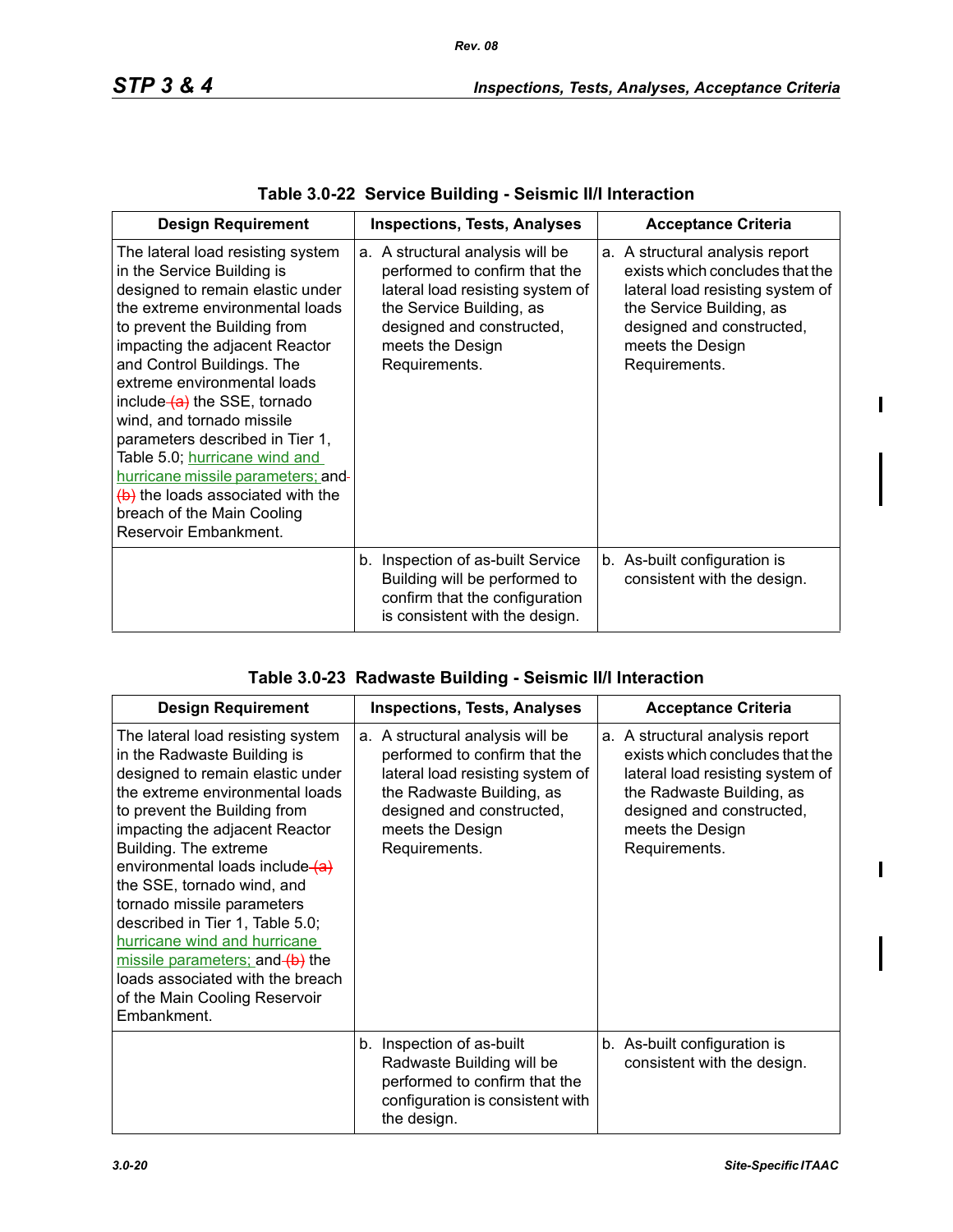| <b>Design Requirement</b>                                                                                                                                                                                                                                                                                                                                                                                                                                                                                                        | <b>Inspections, Tests, Analyses</b>                                                                                                                                                                       | <b>Acceptance Criteria</b>                                                                                                                                                                                 |
|----------------------------------------------------------------------------------------------------------------------------------------------------------------------------------------------------------------------------------------------------------------------------------------------------------------------------------------------------------------------------------------------------------------------------------------------------------------------------------------------------------------------------------|-----------------------------------------------------------------------------------------------------------------------------------------------------------------------------------------------------------|------------------------------------------------------------------------------------------------------------------------------------------------------------------------------------------------------------|
| The lateral load resisting system<br>in the Control Building Annex is<br>designed to remain elastic under<br>the extreme environmental loads<br>to prevent the Building from<br>impacting the adjacent Control<br>Building. The extreme<br>environmental loads include (a)<br>the SSE, tornado wind, and<br>tornado missile parameters<br>described in Tier 1, Table 5.0;<br>hurricane wind and hurricane<br>missile parameters; and (b) the<br>loads associated with the breach<br>of the Main Cooling Reservoir<br>Embankment. | a. A structural analysis will be<br>performed to confirm that the<br>lateral load resisting system of<br>the Control Building Annex, as<br>designed and constructed,<br>meets the Design<br>Requirements. | a. A structural analysis report<br>exists which concludes that the<br>lateral load resisting system of<br>the Control Building Annex, as<br>designed and constructed,<br>meets the Design<br>Requirements. |
|                                                                                                                                                                                                                                                                                                                                                                                                                                                                                                                                  | b. Inspection of as-built Control<br><b>Building Annex will be</b><br>performed to confirm that the<br>configuration is consistent with<br>the design.                                                    | b. As-built configuration is<br>consistent with the design.                                                                                                                                                |

|  | Table 3.0-24 Control Building Annex - Seismic II/I Interaction |  |  |  |  |
|--|----------------------------------------------------------------|--|--|--|--|
|--|----------------------------------------------------------------|--|--|--|--|

## **Table 3.0-25 Reactor Building - Design for Hurricane**

| <b>Design Requirement</b>                                                                                                                                                                                    | <b>Inspections, Tests, Analyses</b>                                                                                                                              | <b>Acceptance Criteria</b>                                                                                                                                                                                  |
|--------------------------------------------------------------------------------------------------------------------------------------------------------------------------------------------------------------|------------------------------------------------------------------------------------------------------------------------------------------------------------------|-------------------------------------------------------------------------------------------------------------------------------------------------------------------------------------------------------------|
| The Reactor Building and the<br><b>Diesel Generator Fuel Oil Tunnels</b><br>(DGFOT) are designed and<br>constructed to withstand the loads<br>due to site-specific hurricane wind<br>and hurricane missiles. | A structural analysis of the as-<br>built Reactor Building and<br>DGFOT will be performed which<br>reconciles the as-built data with<br>the Design Requirements. | A structural analysis report exists<br>which concludes that the as-built<br>Reactor Building and DGFOT are<br>able to withstand the loads due to<br>site-specific hurricane wind and<br>hurricane missiles. |

 $\blacksquare$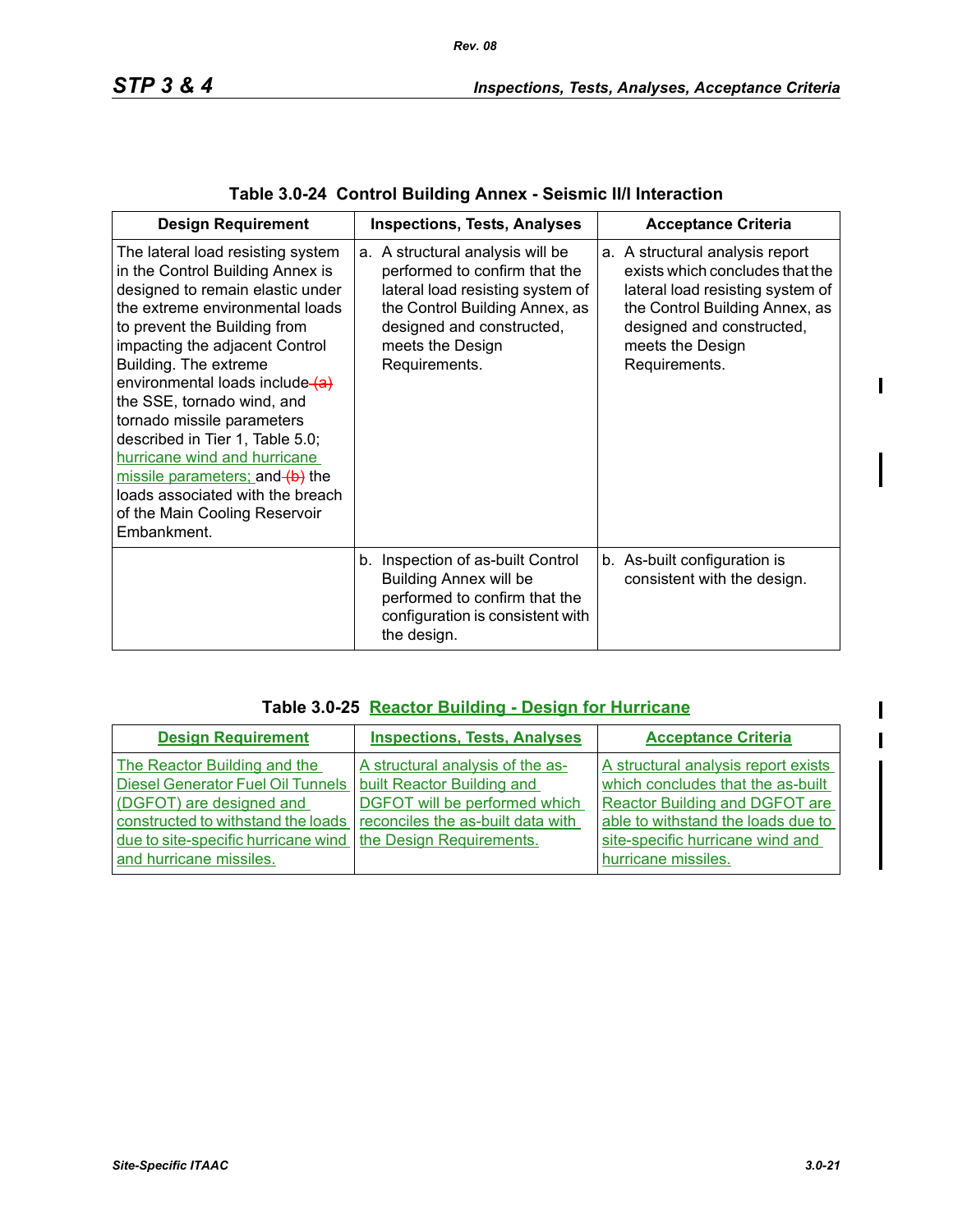$\overline{\phantom{a}}$ 

## **Table 3.0-26 Control Building - Design for Hurricane**

| <b>Design Requirement</b>                                                                                                                       | <b>Inspections, Tests, Analyses</b>                                                                                                                    | <b>Acceptance Criteria</b>                                                                                                                                                                        |
|-------------------------------------------------------------------------------------------------------------------------------------------------|--------------------------------------------------------------------------------------------------------------------------------------------------------|---------------------------------------------------------------------------------------------------------------------------------------------------------------------------------------------------|
| The Control Building is designed<br>and constructed to withstand the<br>loads due to site-specific<br>hurricane wind and hurricane<br>missiles. | A structural analysis of the as-<br>built Control Building will be<br>performed which reconciles the<br>as-built data with the Design<br>Requirements. | A structural analysis report exists<br>which concludes that the as-built<br>Control Building is able to<br>withstand the loads due to site-<br>specific hurricane wind and<br>hurricane missiles. |

### **Table 3.0-27 Reactor Building Stack - Category II/I Design for Hurricane**

| <b>Design Requirement</b>                                                                                                                                                                                                | <b>Inspections, Tests, Analyses</b>                                                                                                                          | <b>Acceptance Criteria</b>                                                                                                                                                                                                                                         |
|--------------------------------------------------------------------------------------------------------------------------------------------------------------------------------------------------------------------------|--------------------------------------------------------------------------------------------------------------------------------------------------------------|--------------------------------------------------------------------------------------------------------------------------------------------------------------------------------------------------------------------------------------------------------------------|
| The Reactor Building stack is<br>designed and constructed to<br>withstand the loads due to site-<br>specific hurricane wind and<br>hurricane missiles to prevent it<br>from impacting the Reactor<br>Building structure. | A structural analysis of the as-<br>built Reactor Building stack will be<br>performed which reconciles the<br>as-built data with the Design<br>Requirements. | A structural analysis report exists<br>which concludes that the as-built<br>Reactor Building stack can<br>withstand the loads due to site-<br>specific hurricane wind and<br>hurricane missiles to prevent it<br>from impacting the Reactor<br>Building structure. |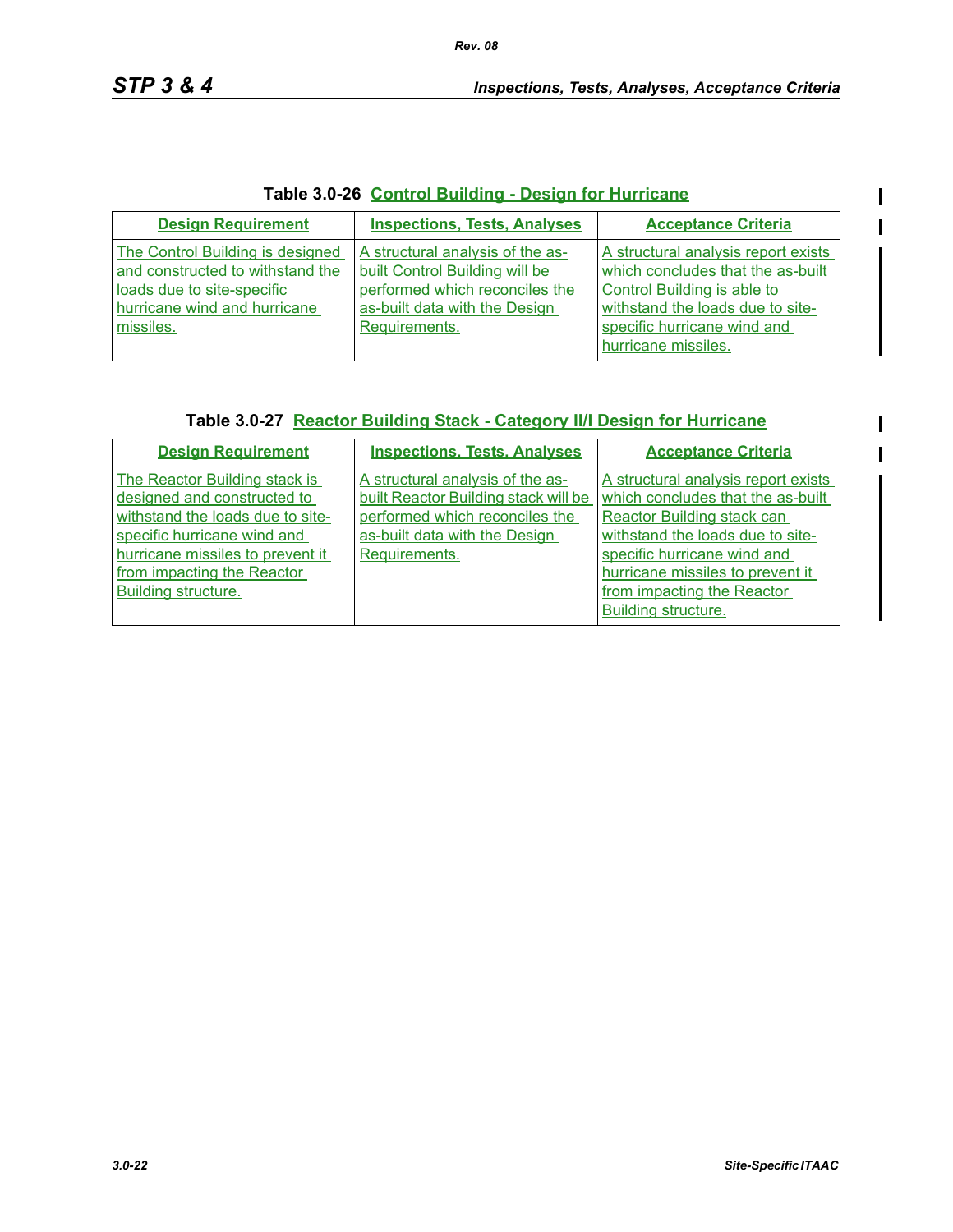

*STP 3 & 4*